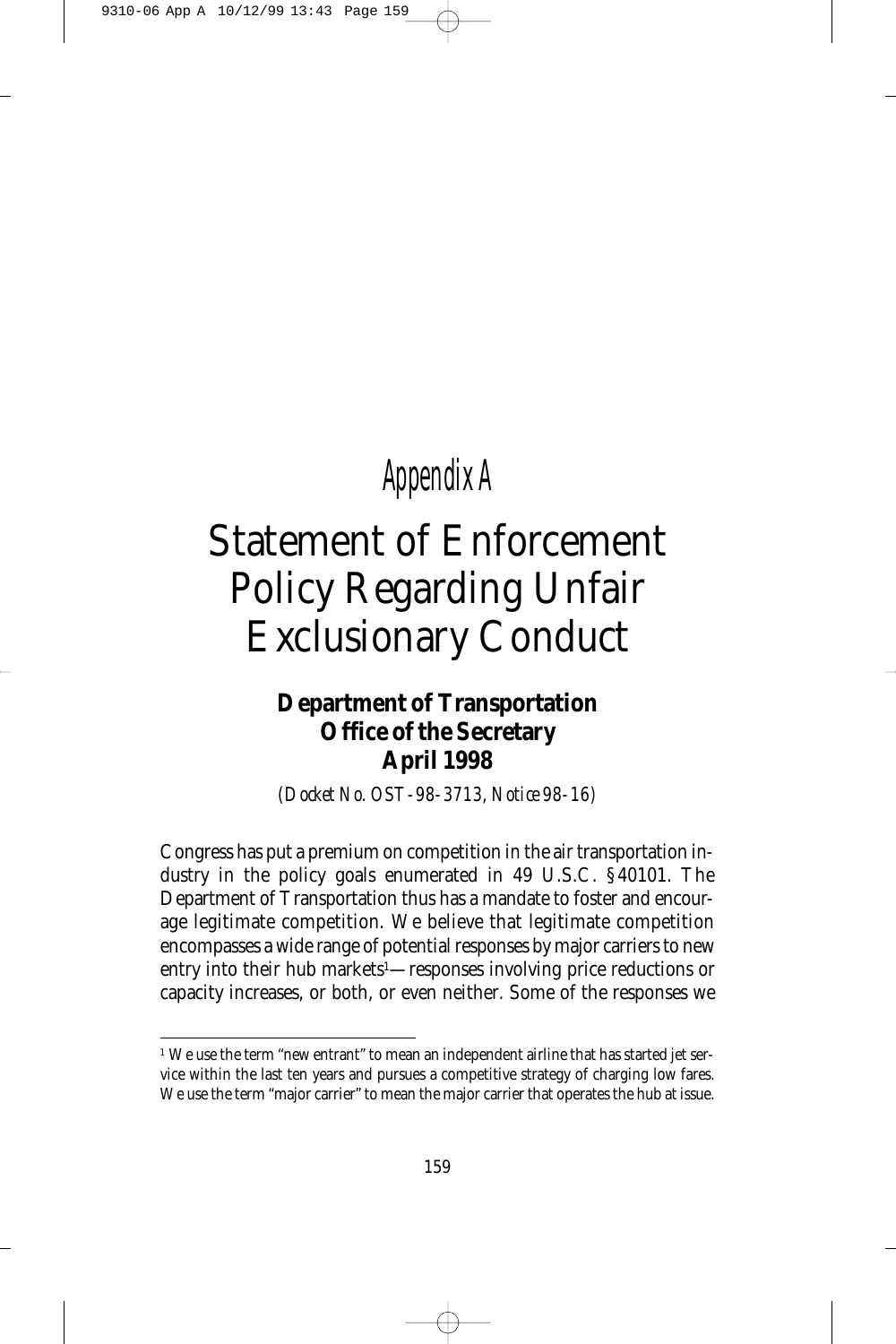have observed, however, appear to be straying beyond the confines of legitimate competition into the region of unfair competition, behavior which, by virtue of 49 U.S.C. §41712, we have not only a mandate but an obligation to prohibit.

Following Congress's deregulation of the air transportation industry in 1978, all of the major air carriers restructured their route systems into hub-and-spoke networks. Major carriers have long charged considerably higher fares in most of their spoke city-pairs, or the "local hub markets," than in other city-pairs of comparable distance and density. In recent years, when small, new-entrant carriers have instituted new low-fare service in major carriers' local hub markets, the major carriers have increasingly responded with strategies of price reductions and capacity increases designed not to maximize their own profits but rather to deprive the new entrants of vital traffic and revenues. Once a new entrant has ceased its service, the major carrier will typically retrench its capacity in the market or raise its fares to at least their pre-entry levels, or both. The major carrier thus accepts lower profits in the short run in order to secure higher profits in the long run. This strategy can benefit the major carrier prospectively as well, in that it dissuades other carriers from attempting low-fare entry. It can hurt consumers in the long run by depriving them of the benefits of competition. In those instances where the major carrier's strategy amounts to unfair competition, we must take enforcement action in order to preserve the competitive process.

We hereby put all air carriers on notice, therefore, that as a matter of policy, we propose to consider that a major carrier is engaging in unfair exclusionary practices in violation of 49 U.S.C. §41712 if, in response to new entry into one or more of its local hub markets, it pursues a strategy of price cuts or capacity increases, or both, that either (1) causes it to forego more revenue than all of the new entrant's capacity could have diverted from it or (2) results in substantially lower operating profits or greater operating losses—in the short run than would a reasonable alternative strategy for competing with the new entrant. Any strategy this costly to the major carrier in the short term is economically rational only if it eventually forces the new entrant to exit the market, after which the major carrier can readily recoup the revenues it has sacrificed to achieve this end. We will therefore be focusing our enforcement efforts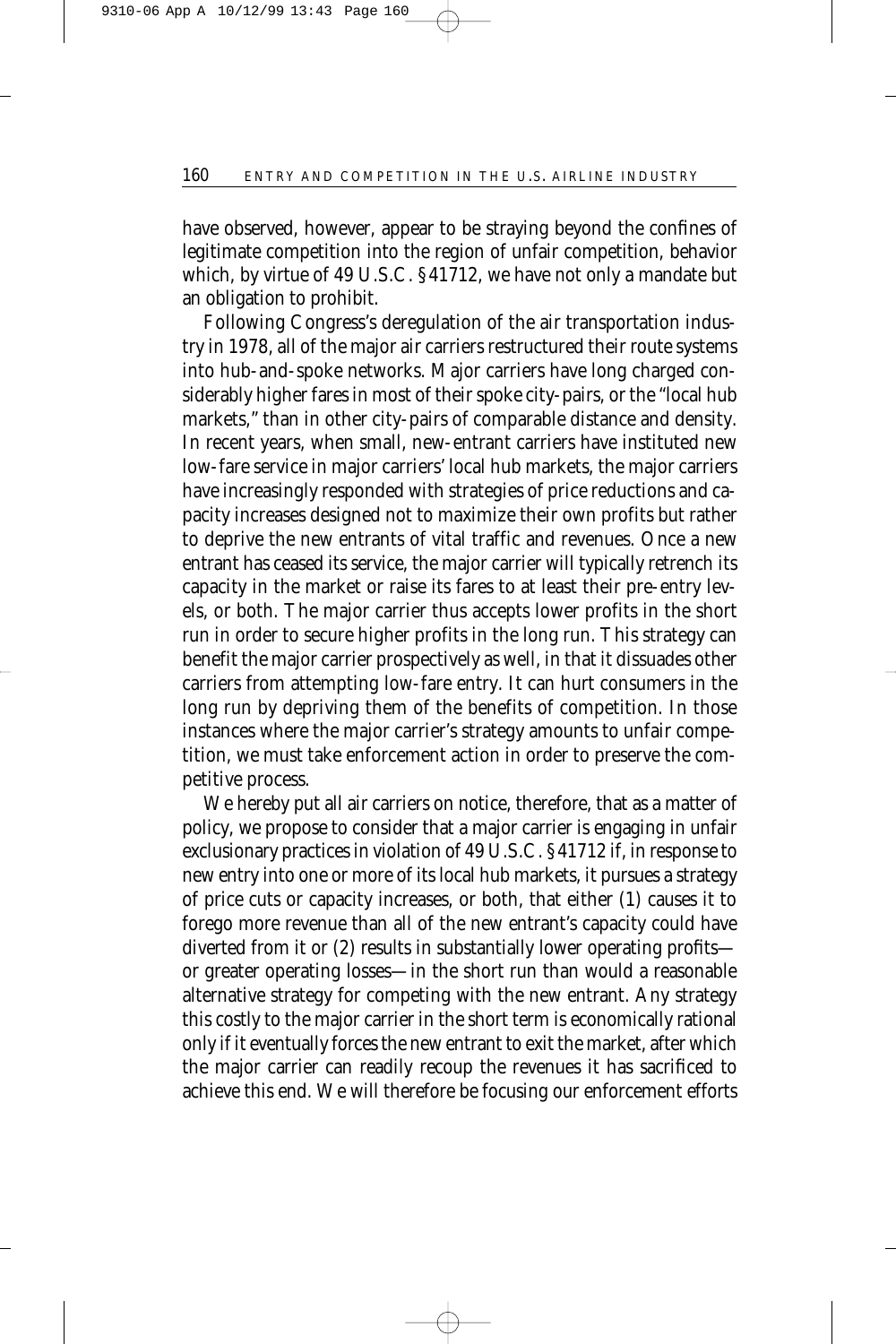on this strategy while continuing our scrutiny of any other strategies that may threaten competition.

Our policy represents a balance between the imperative of encouraging legitimate competition in all of its various forms and the imperative of prohibiting unfair methods of competition that ultimately deprive consumers of the range of prices and services that legitimate competition would otherwise afford them. This policy does not represent an attempt by the Department to reregulate the air transportation industry: we are neither prescribing nor proscribing any fares or capacity levels in any market. Rather, we are carrying out our statutory responsibility to ensure that if a new-entrant carrier's entry into a major carrier's hub markets fails, it fails on the merits, not due to unfair methods of competition.

#### **BACKGROUND**

The competitive benefits of deregulation have been exhaustively documented in numerous studies. Among other things, the major carriers' development of hub-and-spoke networks has brought most domestic air travelers more extensive service, more frequent service, and lower fares. Also widely documented are the competitive advantages in serving local markets that a major carrier enjoys at its hub. Flow traffic, or the passengers that the major carrier is transporting from their origins to their destinations by way of its hub, typically accounts for more than half of the traffic in local hub markets. Flow traffic thus allows the major carrier to operate higher frequencies in local markets than the local traffic alone would support. In turn, in local markets served by more than one carrier, the major carrier's higher frequency attracts a greater share of the local traffic than that carrier would otherwise carry.<sup>2</sup> Due to its more extensive route network, the major carrier is also able to offer a frequentflier program and commission overrides—i.e., higher commissions to travel agents for a higher volume of sales—that are more effective. These factors, too, confer competitive advantages on the major carrier in local hub markets.

<sup>2</sup> This phenomenon, called the "S-curve" effect, reflects the value that time-sensitive travelers place on schedule frequency.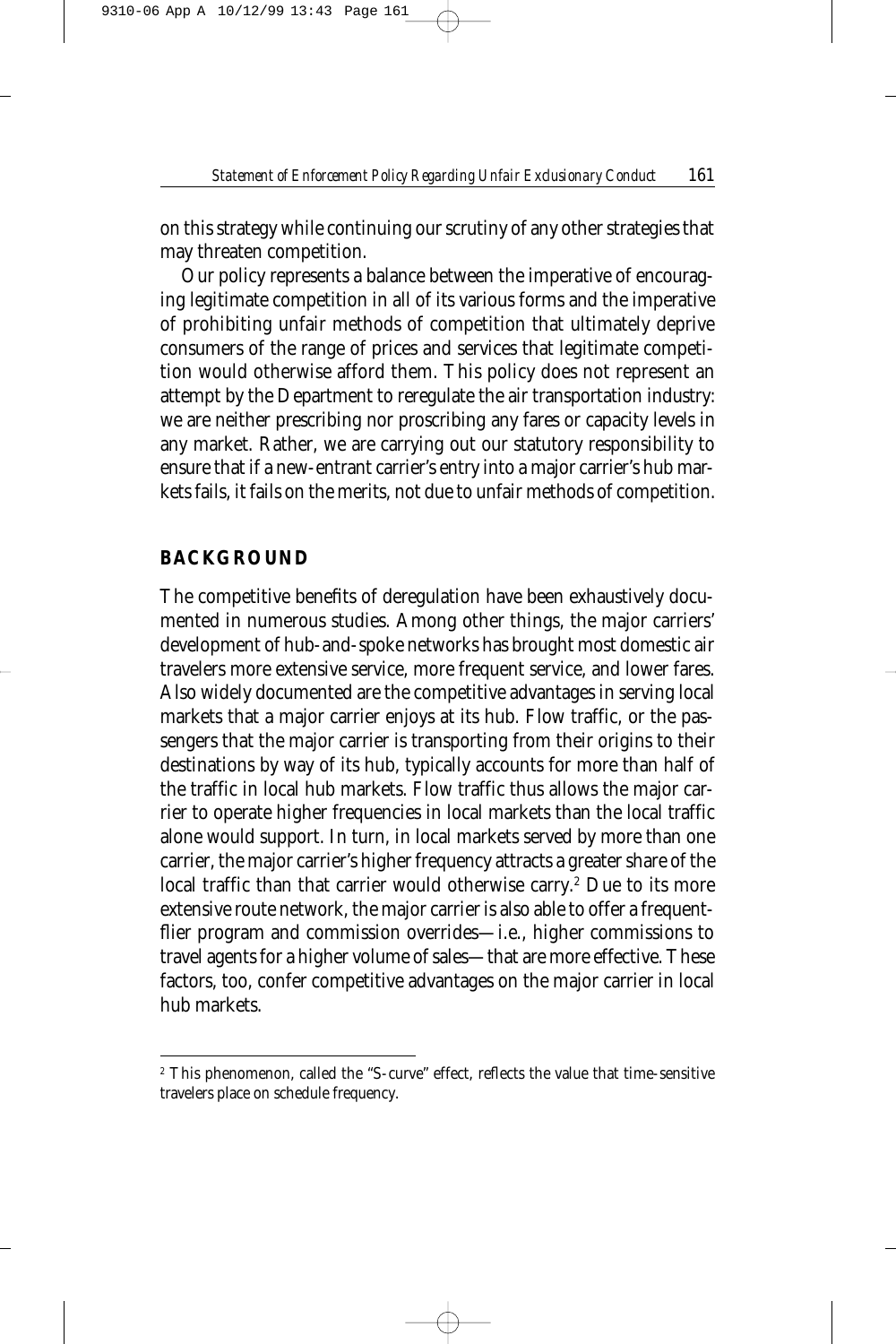These advantages have translated into the power to charge higher local fares. A major carrier usually provides all of the service in most of its local hub markets, the exceptions being mainly city-pairs whose other endpoints are hubs of other major carriers or city-pairs served by low-fare carriers. Many local hub markets that have enough traffic to support competitive nonstop service are nonetheless served only by the major carrier. In the absence of competition, the major carrier is able to charge fares that exceed its fares in nonhub markets of comparable distance and density by upwards of 40 percent, or at least \$100 to \$150 per round trip. Even in those local hub markets in which the major carrier competes with another major carrier, load factors may be relatively low, but fares are relatively high. We have observed, in fact, that low-fare service has provided the only effective price competition in major carriers' local hub markets.

Major carriers use sophisticated yield-management techniques to price-discriminate and thereby maximize their revenues. They can monitor sales and fine-tune fares, change fare offerings for individual flights as frequently as conditions may warrant, and segment each city-pair market so that those passengers needing the greatest flexibility pay the highest premiums while passengers needing progressively less flexibility pay progressively lower fares. The lowest fares, which typically carry heavy restrictions, provide revenue for seats that the carrier would otherwise fly empty. It is in the carrier's interest, of course, to sell each seat at the highest fare that it can. Generally, major carriers find it most profitable to focus on high-fare service, leaving much of the demand for lowfare service in many local hub markets unserved.

Both these unserved consumers and travelers paying fare premiums in local hub markets stand to reap substantial benefits from new competition. Southwest, a low-fare carrier certificated before deregulation, and various new-entrant carriers have shown that a nonhub carrier can compete successfully with a major carrier in the latter's hub markets.3 By

<sup>&</sup>lt;sup>3</sup> Southwest has scored the broadest and longest-lived success with this strategy, having established a strong presence in numerous local markets at a number of hubs. Newentrant carriers such as ValuJet (now AirTran Airlines), Morris Air (before being acquired by Southwest), and Frontier have entered local markets at Atlanta, Salt Lake City, and Denver, respectively. Vanguard, another new-entrant carrier, has pursued a strategy of providing direct service between Kansas City and several hubs.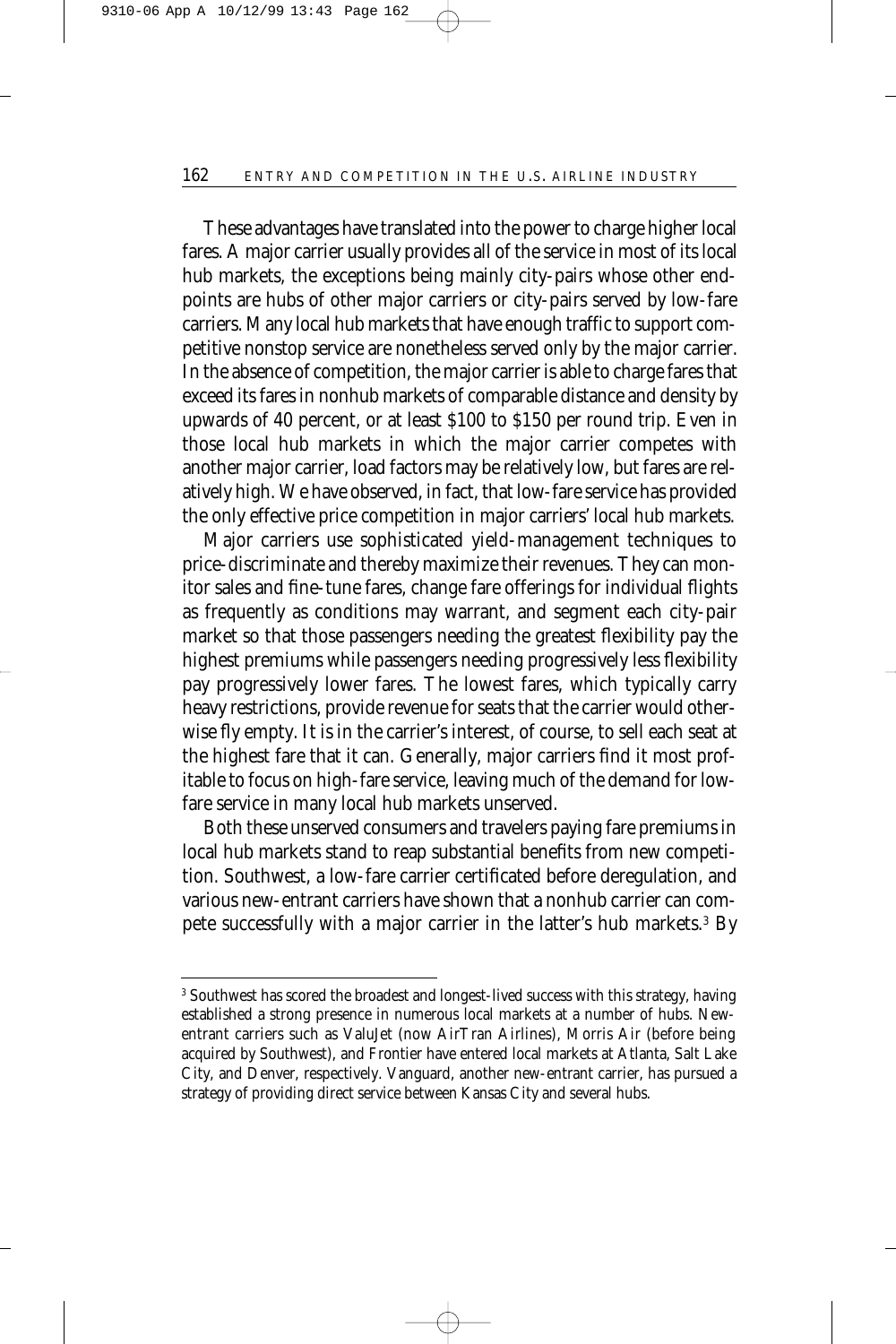*Statement of Enforcement Policy Regarding Unfair Exclusionary Conduct* 163

charging lower fares, the new entrant can profitably serve that portion of a local market's demand which the major carrier has mostly not been serving; the resultant competition can bring fares down for most travelers. Traffic stimulation and reductions in average fares can both be dramatic. According to a study by this Department, low-fare competition saved over 100 million travelers an estimated \$6.3 billion in the year that ended September 30, 1995.4 At Salt Lake City, for example, local markets served by Morris Air and Southwest saw their traffic triple and their average fares decrease by half, while local markets served only by the dominant carrier saw their fares increase. By late 1995, the average fares in local markets served by Morris Air and Southwest were only one-third as high as fares in other local Salt Lake City markets.

#### **THE PROBLEM**

The major carriers view competition by new entrants as a threat to their ability to maximize revenues through price discrimination. As noted, not only will the previously unserved consumers take advantage of a new entrant's low fares, but so, too, will at least some of the consumers that have been paying the major carrier's higher fares. Regardless of how the major carrier chooses to respond to the new entry, the more low-fare capacity available in the market, the less of its high-fare traffic the major carrier will retain. The stakes are high: a major carrier's fare premiums in its local hub markets can mean revenues of tens of millions of dollars annually over its revenues in markets where fares are disciplined by competition.

In some instances, a major carrier will choose to coexist with the lowfare competitor and tailor its response to the latter's entry accordingly. For example, at cities like Dallas and Houston, the major carriers tolerate Southwest's major presence in local markets by not competing aggressively for local passengers. Instead, they focus their efforts on carrying flow passengers to feed their networks. At the other extreme, the major carrier will choose to drive the new entrant from the market. It will adopt

<sup>4</sup> *The Low Cost Airline Service Revolution*, April 1996. A good portion of the savings occurred in local hub markets.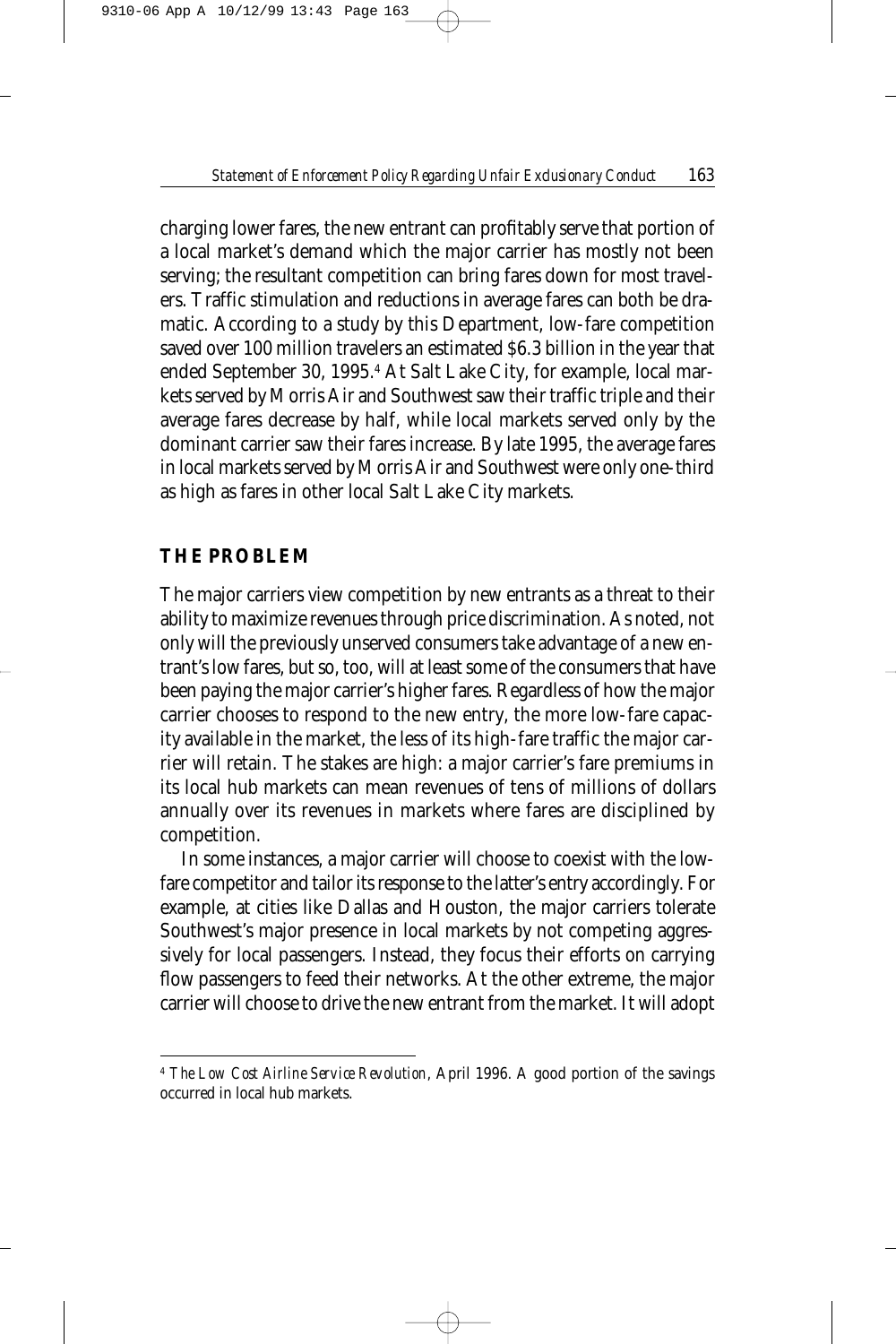a strategy involving drastic price cuts and flooding the market with new low-fare capacity (and perhaps offering bonus frequent-flier miles and higher commission overrides for travel agents as well) in order to keep the new entrant from achieving its break-even load factor and thus force its withdrawal. Before the new entrant does withdraw, the major carrier, with its higher cost structure, will carry more low-fare passengers than the new entrant, thereby incurring substantial self-diversion of revenues i.e., it will provide unrestricted low-fare service to passengers who would otherwise be willing to pay higher fares for service without restrictions. Consumers, for their part, enjoy unprecedented benefits in the short term. After the new entrant's withdrawal, however, the major carrier drops the added capacity and raises its fares at least to their original level. By accepting substantial self-diversion in the short run, the major carrier prevents the new entrant from establishing itself as a competitor in a potentially large array of markets. Consumers thus lose the benefits of this competition indefinitely.5

We propose to consider this latter extreme to be unfair exclusionary conduct in violation of 49 U.S.C. §41712. We have been conducting informal investigations in response to informal allegations of predation, and we have observed behavior consistent with the behavior described above. The following hypothetical example involving a local hub market serves to illustrate the problem. Originally, the major carrier is able to charge one-third of its local passengers a fare of \$350. These passengers generate revenue of \$3 million per quarter, which constitutes half of the major carrier's total local revenue. After new entry, the major carrier initially continues to price-discriminate, continues to sell a large number of seats at \$350, and sustains little revenue diversion. Then the major carrier changes its strategy and offers enough unrestricted seats at the new entrant's fare of \$50 to absorb a large share of the low-fare traffic. It sells far more seats at low fares than the new entrant's total seat capacity. Consequently, virtually all of the passengers who once paid \$350 now

<sup>5</sup> Economists have recognized that consumers are harmed if a dominant firm eliminates competition from firms of equal or greater efficiency by cutting its prices and increasing its capacity, even if its prices are not below its costs. See Ordover and Willig, An Economic Definition of Predation: Pricing and Product Innovation, *Yale Law Journal*, Vol. 91, No. 8, 1981.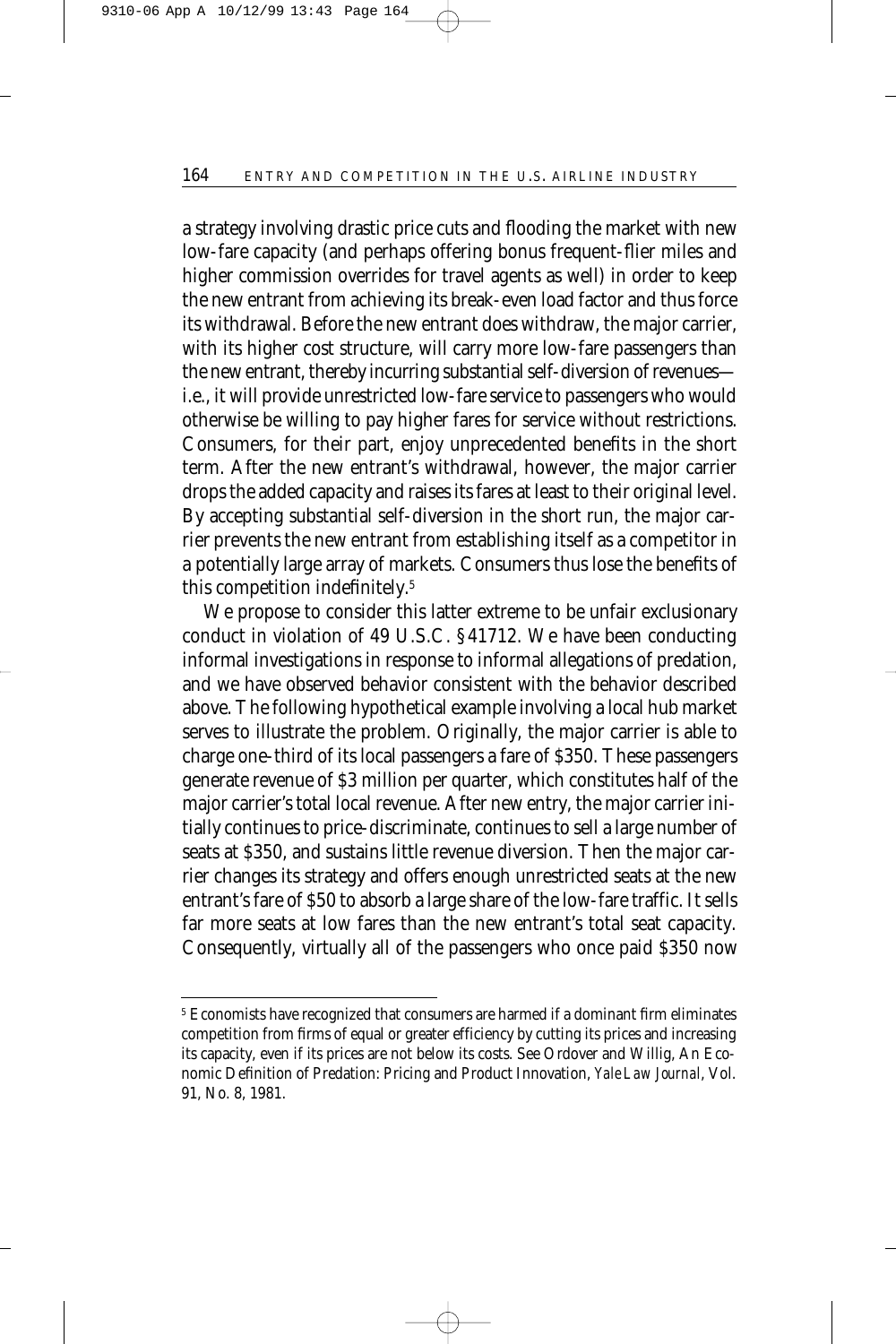*Statement of Enforcement Policy Regarding Unfair Exclusionary Conduct* 165

pay just \$50, and instead of \$3 million, these passengers now account for revenue of less than \$0.5 million per quarter. To make up the difference, the major carrier would have to carry six more passengers for each passenger diverted from the \$350 fare to the \$50 fare. The major carrier loses more revenues through self-diversion than it lost to the new entrant under its initial strategy.

#### **DEPARTMENT'S MANDATE**

Our mandate under 49 U.S.C. §41712 to prohibit unfair methods of competition authorizes us to stop air carriers from engaging in conduct that can be characterized as anticompetitive under antitrust principles even if it does not amount to a violation of the antitrust laws. The unfair exclusionary behavior we address here is analogous to (and may amount to) predation within the meaning of the federal antitrust laws.<sup>6</sup>

Although the Supreme Court has said that predation rarely occurs and is even more rarely successful, our informal investigations suggest that the nature of the air transportation industry can at a minimum allow unfair exclusionary practices to succeed. Compared to firms in other industries, a major air carrier can price-discriminate to a much greater extent, adjust prices much faster, and shift resources between markets much more readily. Through booking and other data generated by computer reservations systems and other sources, air carriers have access to comprehensive, real time information on their competitors' activities and can thus respond to competitive initiatives more precisely and swiftly than firms in other industries. In addition, a major carrier's ability to shift assets quickly between markets allows it to increase service frequency and capture a disproportionate share of traffic, thereby reaping the competitive advantage of the S-curve effect. These characteristics of the air transportation industry allow the major carrier to drive a new entrant from a local hub market. Having observed this behavior, other potential new entrants refrain from entering, leaving the major carrier free to reap greater profits indefinitely.

<sup>&</sup>lt;sup>6</sup> We will continue to work closely with the Department of Justice in evaluating allegations of anticompetitive behavior, but we will take enforcement action under 49 U.S.C. §41712 against unfair exclusionary practices independently.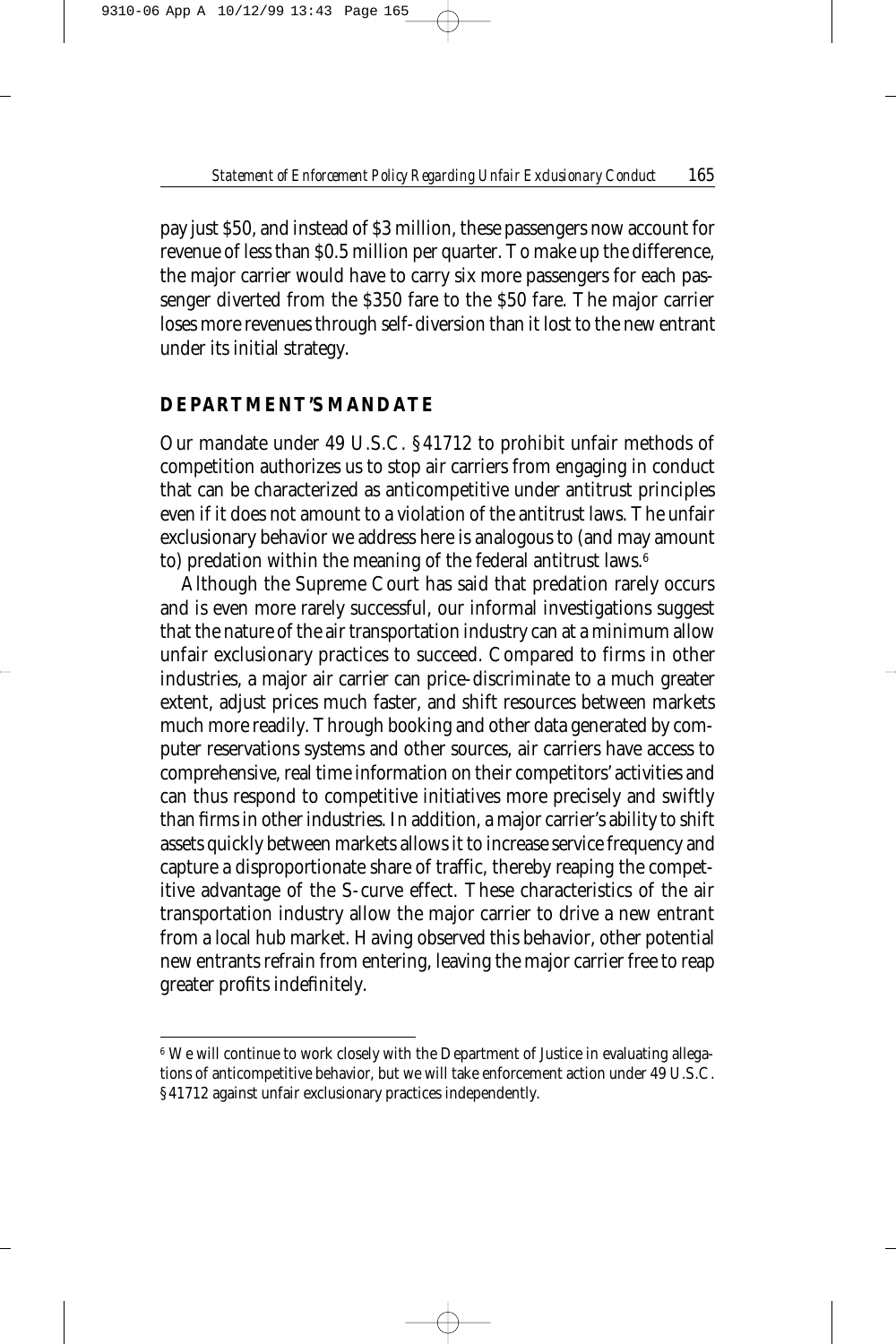#### **ENFORCEMENT ACTION**

We will determine whether major carriers have engaged in unfair exclusionary practices on a case-by-case basis according to the enforcement procedures set forth in Subpart B of 14 CFR Part 302. We will investigate conduct on our own initiative as well as in response to formal and informal complaints. Where appropriate, cases will be set for hearings before administrative law judges. We will apply our policy prospectively, and we expect to refine our approach based on experience. We anticipate that in the absence of strong reasons to believe that a major carrier's response to competition from a new entrant does not violate 49 U.S.C. §41712, we will institute enforcement proceedings to determine whether the carrier has engaged in unfair exclusionary practices when one or more of the following occurs:

1. The major carrier adds capacity and sells such a large number of seats at very low fares that the ensuing self-diversion of revenue results in lower local revenue than would a reasonable alternative response,

2. The number of local passengers that the major carrier carries at the new entrant's low fares (or at similar fares that are substantially below the major carrier's previous fares) exceeds the new entrant's total seat capacity, resulting, through self-diversion, in lower local revenue than would a reasonable alternative response, or

3. The number of local passengers that the major carrier carries at the new entrant's low fares (or at similar fares that are substantially below the major carrier's previous fares) exceeds the number of low-fare passengers carried by the new entrant, resulting, through self-diversion, in lower local revenue than would a reasonable alternative response.

As the term "reasonable alternative response" suggests, we by no means intend to discourage major carriers from competing aggressively against new entrants in their hub markets. A major carrier can minimize or even avoid self-diversion of local revenues, for example, by matching the new entrant's low fares on a restricted basis (and without significantly increasing capacity) and relying on its own service advantages to retain highfare traffic. We have seen that major carriers can operate profitably in the same markets as low-fare carriers. As noted, major carriers are competing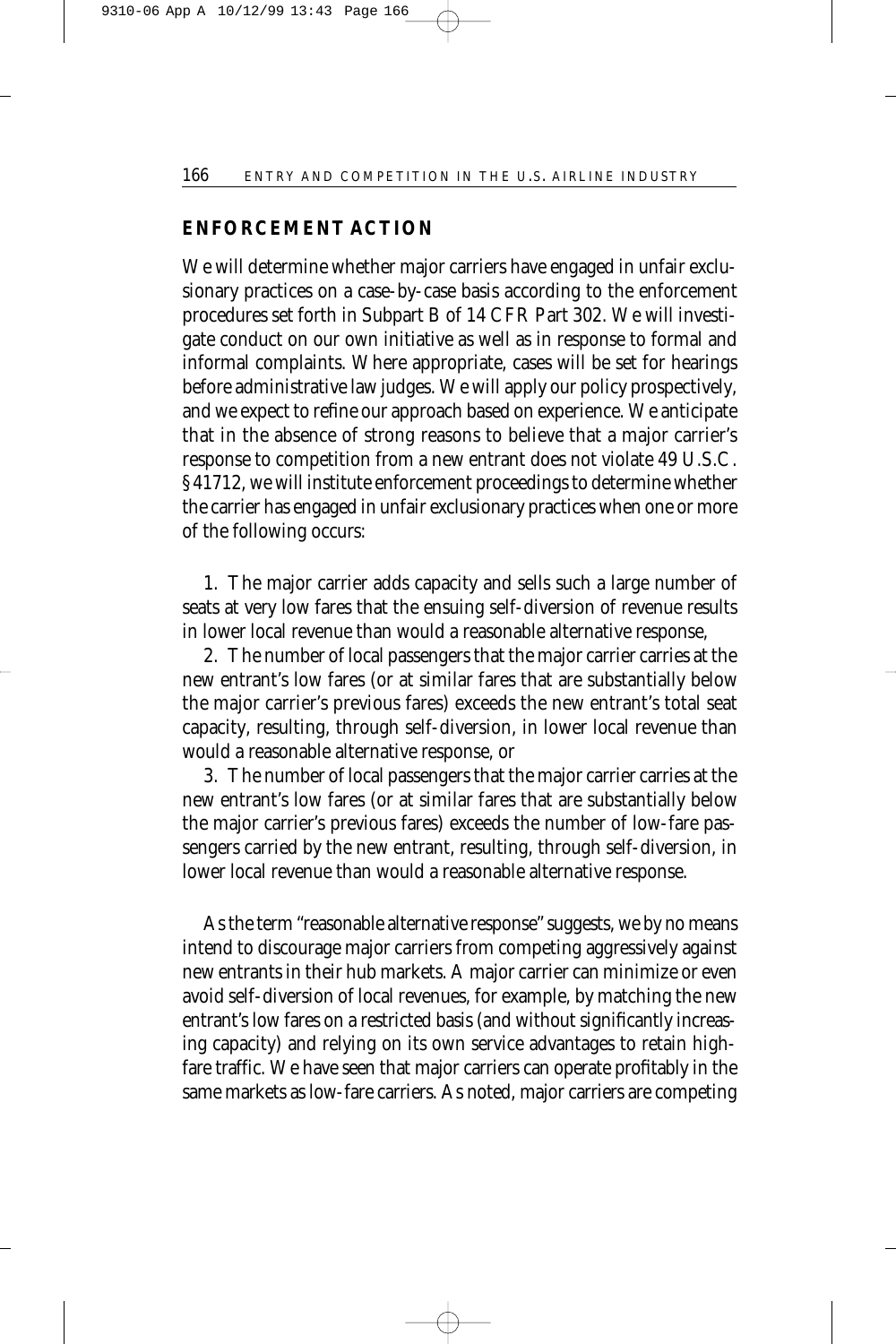*Statement of Enforcement Policy Regarding Unfair Exclusionary Conduct* 167

with Southwest, the most successful low-fare carrier, on a broad scale and are nevertheless reporting record or near-record earnings.7 We will consider whether a major carrier's response to new entry is consistent with its behavior in markets where it competes with other new-entrant carriers or with Southwest. Conceivably, a major carrier could both lower its fares and add capacity in response to competition from a new entrant without any inordinate sacrifice in local revenues. If the new entrant remained in the market, consumers would reap great benefits from the resulting competition, and we would not intercede. Conceivably, too, a new entrant's service might fail for legitimate competitive reasons: our enforcement policy will not guarantee new entrants success or even survival. Optimally, it will give them a level playing field.

The three scenarios set forth above reflect the more extreme and most obviously suspect responses to new entry that we have observed in our informal investigations. We do not intend them as an exhaustive list: we will analyze other types of conduct as well to determine whether to institute enforcement proceedings.8 Besides examining service and pricing behavior, we will consider other possible indicia of unfair competition: for example, allegations that major carriers are attempting to block new entrants from local markets by hoarding airport gates, by using contractual arrangements with local airport authorities to bar access to an airport's infrastructure and services, or by using bonus frequent flyer awards or travel agent commission overrides in ways that appear to target new entrants unfairly.

In an enforcement proceeding, if the administrative law judge finds that a major carrier has engaged in unfair exclusionary practices in violation of 49 U.S.C. §41712, the Department will order the carrier to cease and desist from such practices. Under 49 U.S.C. §46301, violation of a Department order subjects a carrier to substantial civil penalties.

We have crafted our policy not to protect competitors but to protect competition. We hope that it will provide consumers with the benefits

<sup>&</sup>lt;sup>7</sup> One major carrier's internal documents that we reviewed as part of an informal investigation of alleged predation show strong profits on individual flight segments where it competes with Southwest.

<sup>8</sup> Moreover, our statutory responsibility to prohibit unfair methods of competition is not limited to the unfair exclusionary practices addressed here. We will continue to monitor the competitive behavior of all types of air carriers.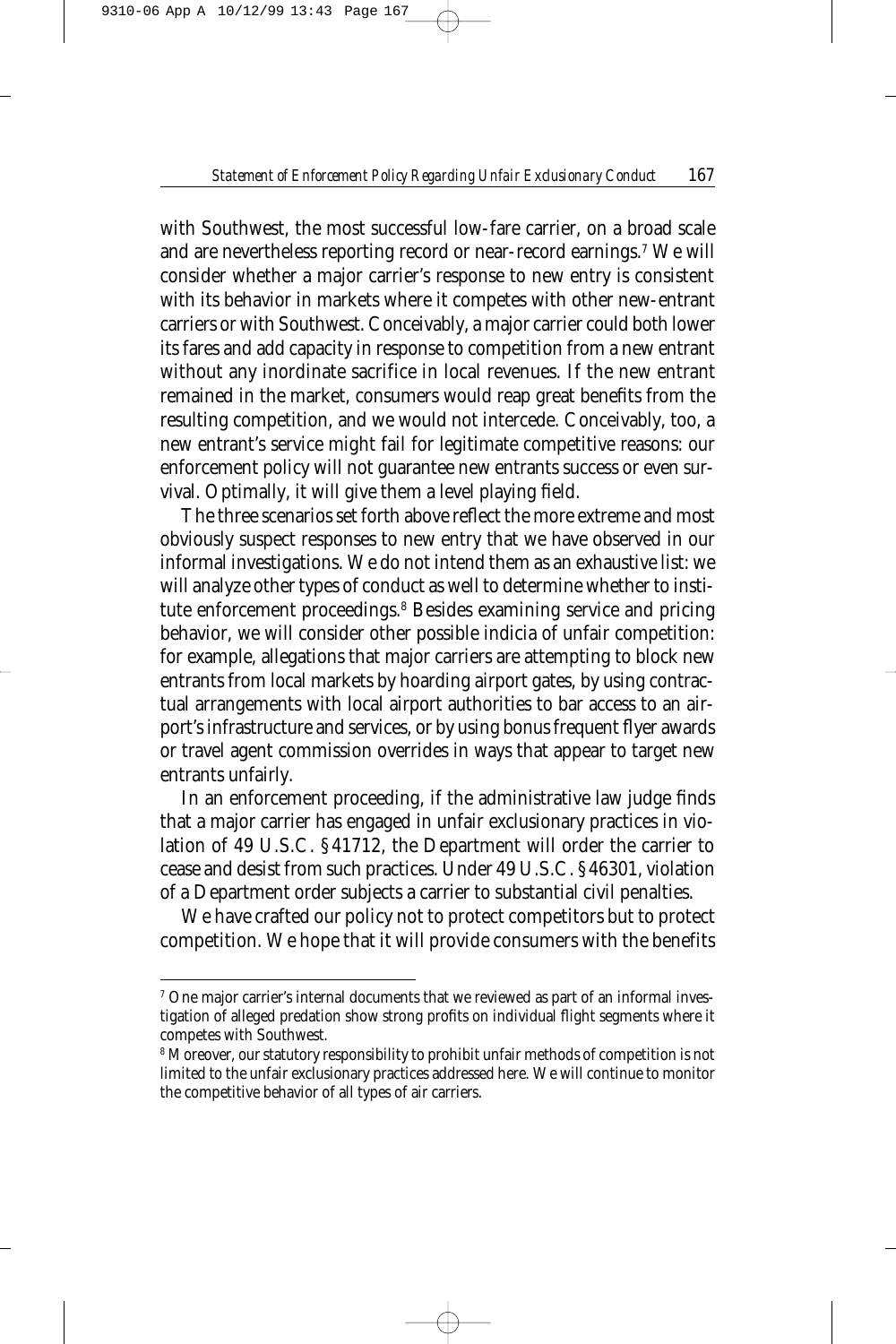of competition in increasing numbers of local hub markets over the long term.

**INITIAL REGULATORY FLEXIBILITY ANALYSIS:** The Regulatory Flexibility Act of 1980, 5 U.S.C. §601 *et seq.*, was enacted by Congress to ensure that small entities are not unnecessarily and disproportionately burdened by government regulations or actions. The Act requires agencies to review proposed regulations or actions that may have a significant economic impact on a substantial number of small entities. For purposes of this policy statement, small entities include smaller U.S. airlines. It is the Department's tentative determination that the proposed enforcement policy would, as explained above, give smaller airlines a better opportunity to compete against larger airlines by guarding against exclusionary practices on the part of the larger airlines. To the extent that the proposed policy results in increased competition and lower fares, small entities that purchase airline tickets will benefit. Our proposed policy contains no direct reporting, record-keeping, or other compliance requirements that would affect small entities.

Interested persons may address our tentative conclusions under the Regulatory Flexibility Act in their comments submitted in response to this request for comments.

**PAPERWORK REDUCTION ACT:** This policy statement contains no collection-of-information requirements subject to the Paperwork Reduction Act, P.L. No. 96-511, 44 U.S.C. Chapter 35.

**FEDERALISM IMPLICATIONS:** This policy statement would have no substantial direct effects on the States, on the relationship between the national government and the States, or on the distribution of power and responsibilities among the various levels of government. Therefore, in accordance with Executive Order 12812, we have tentatively determined that this policy does not have sufficient federalism implications to warrant preparation of a Federalism Assessment.

(Authority Citation: 49 U.S.C. §41712.)

Issued in Washington, D.C., on April 6, 1998.

Rodney E. Slater, *Secretary of Transportation*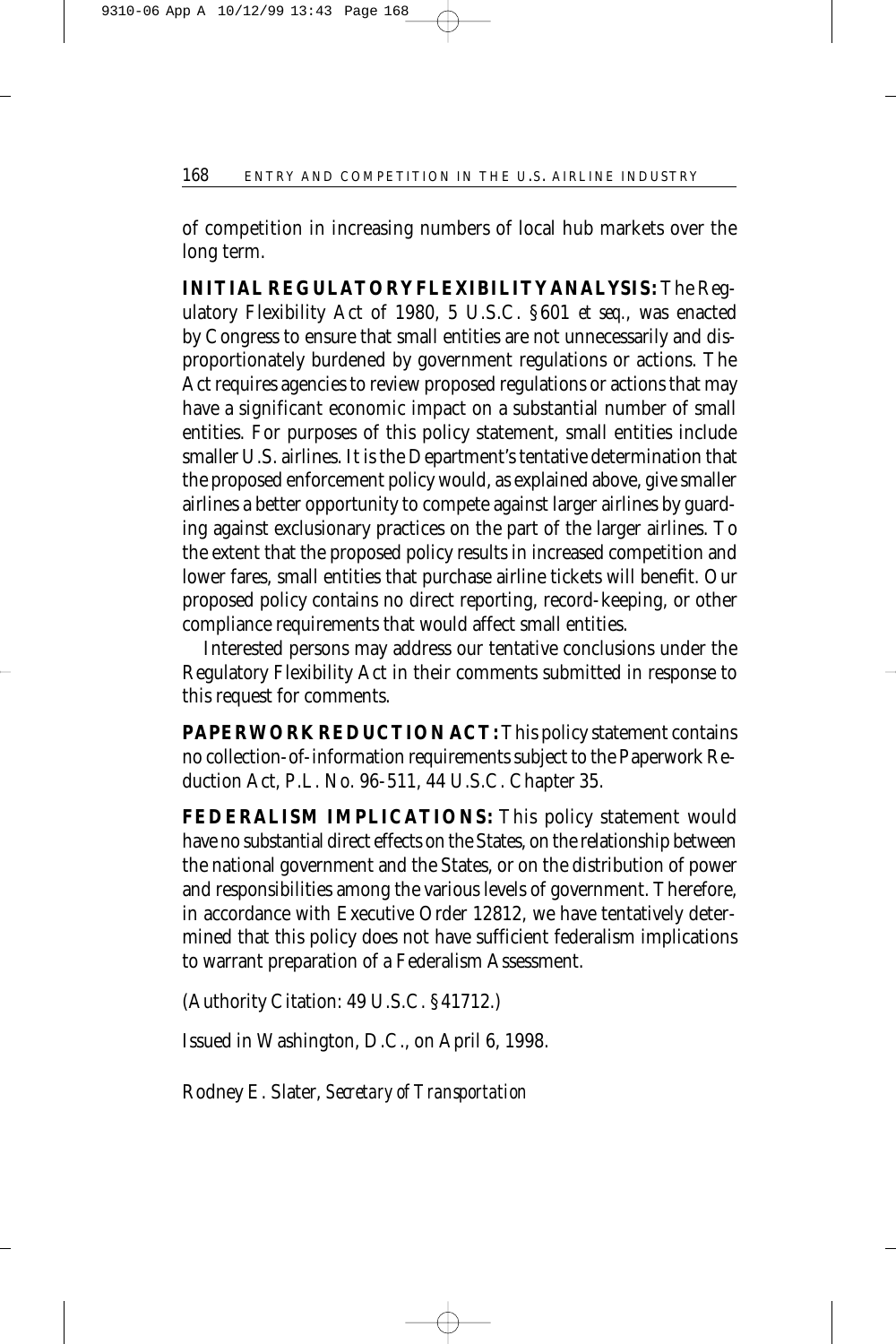### **Appendix B**

## Recommendations from *Winds of Change* \* Concerning Competition and Other Relevant Topics

#### **ANTITRUST POLICY**

The Committee recommends that the Department of Justice (DOJ) oppose mergers or acquisitions in which carriers offer substantial parallel service in city-pair markets or share a hub airport. However, DOJ should not necessarily oppose mergers or asset acquisitions of carriers with complementary or end-to-end routes. Such mergers or asset acquisitions often may not harm competition. Given the importance of having at least three effective competitors in city-pair markets involving a connection at a hub, the maintenance of this level of choice for con-

<sup>\*</sup> TRB. 1991. *Special Report 230:* W*inds of Change: Domestic Air Transport Since Deregulation.* National Research Council, Washington, D.C., 399 pp.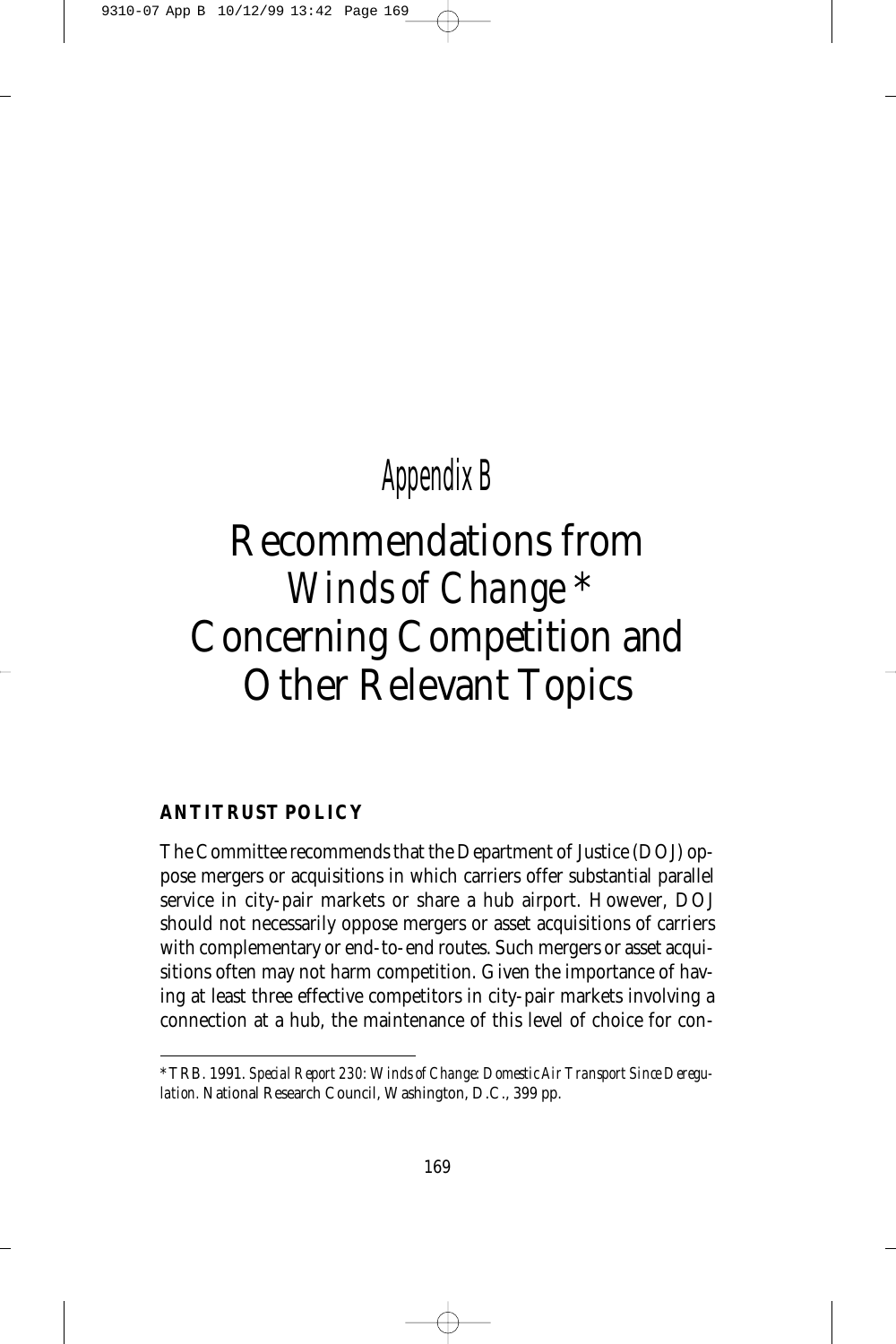sumers should be used as a test for the adequacy of competition in "over hub" traffic when merger and acquisition proposals are considered, including acquisitions of individual assets, such as gates.

#### **COMPUTER RESERVATION SYSTEMS (CRSs)**

The committee recommends that travel agents be allowed to use their own equipment or desk equipment leased from the host carrier to access multiple CRSs. This would require a Department of Transportation (DOT) regulation to prohibit contract or lease terms that restrict the ability of travel agents to use equipment that is connected to a CRS to switch freely among CRSs, along with continuing the prohibition against display and function bias and extending it beyond CRS owners to any software used in the interface allowing multiple access.

#### **CONSUMER INFORMATION**

The committee recommends improving consumer information by requiring agents to disclose the incentive commissions (commission overrides) that they receive from carriers. This could be accomplished by a DOT regulation that has the effect of making consumers aware of the existence of override programs and the identity of the carriers favored by the agent.

#### **CONGESTION PRICING**

DOT should permit and encourage airports to experiment with congestion pricing and invite evaluation of the effectiveness of these efforts by independent researchers. In the development of these proposals, DOT should consider how to avoid the potential exercise of monopoly power by airports or airlines and their customers and how the revenues earned by congestion pricing will be used to provide needed additional capacity.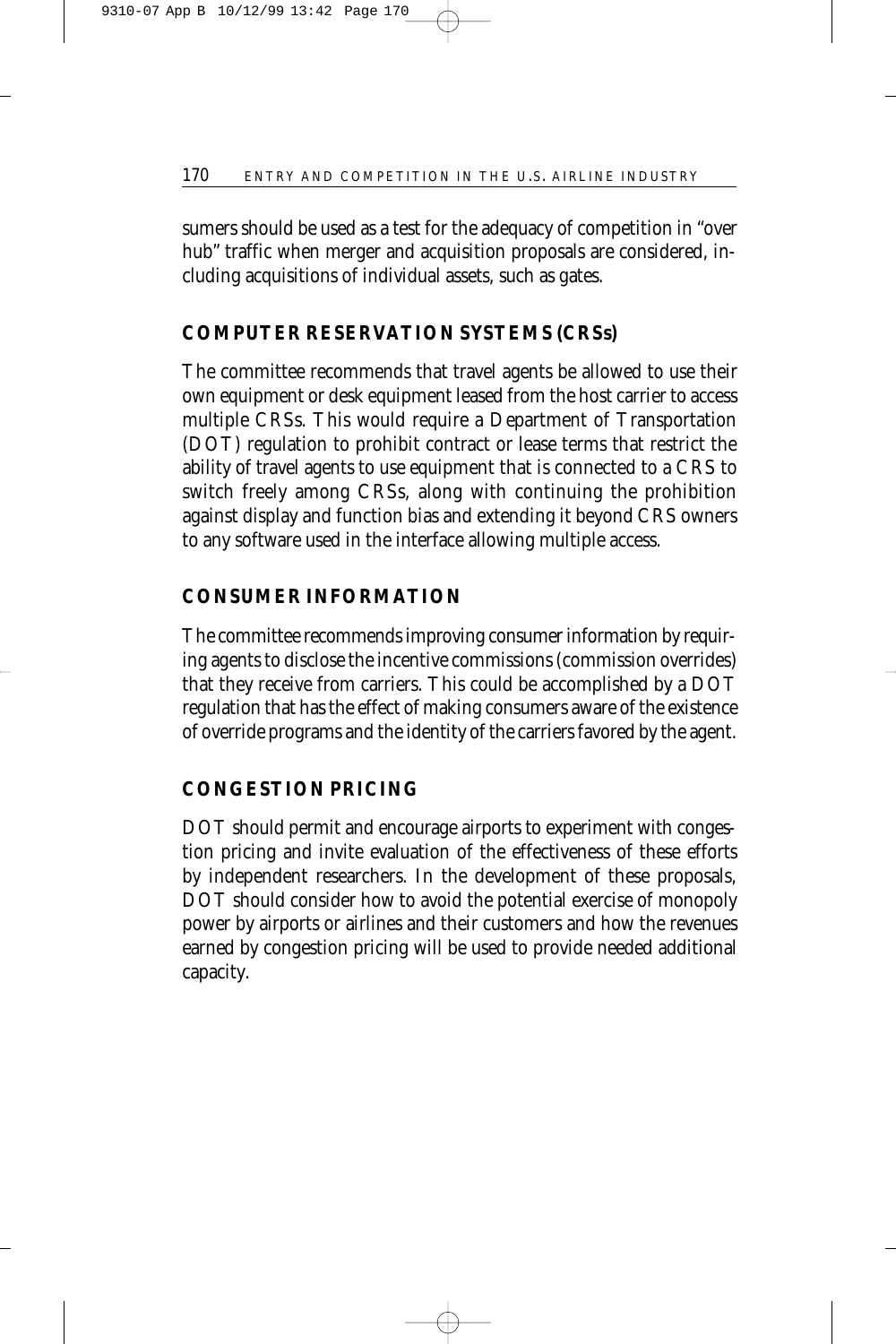### **Apendx C**

## Informal Complaints to DOT by New Entrant Airlines About Unfair Exclusionary Practices March 1993 to May 1999

#### **UNFAIR PRICING AND CAPACITY RESPONSES**

1. *Date Raised*: May 1999

*Complaining Party*: AccessAir

*Complained Against*: Northwest Airlines

*Description*: AccessAir, a new airline headquartered in Des Moines, Iowa, began service in the New York–LaGuardia and Los Angeles to Moline/Quad Cities/Peoria, Illinois, markets. Northwest offers connecting service in these markets. AccessAir alleged that Northwest was offering fares in these markets that were substantially below Northwest's costs.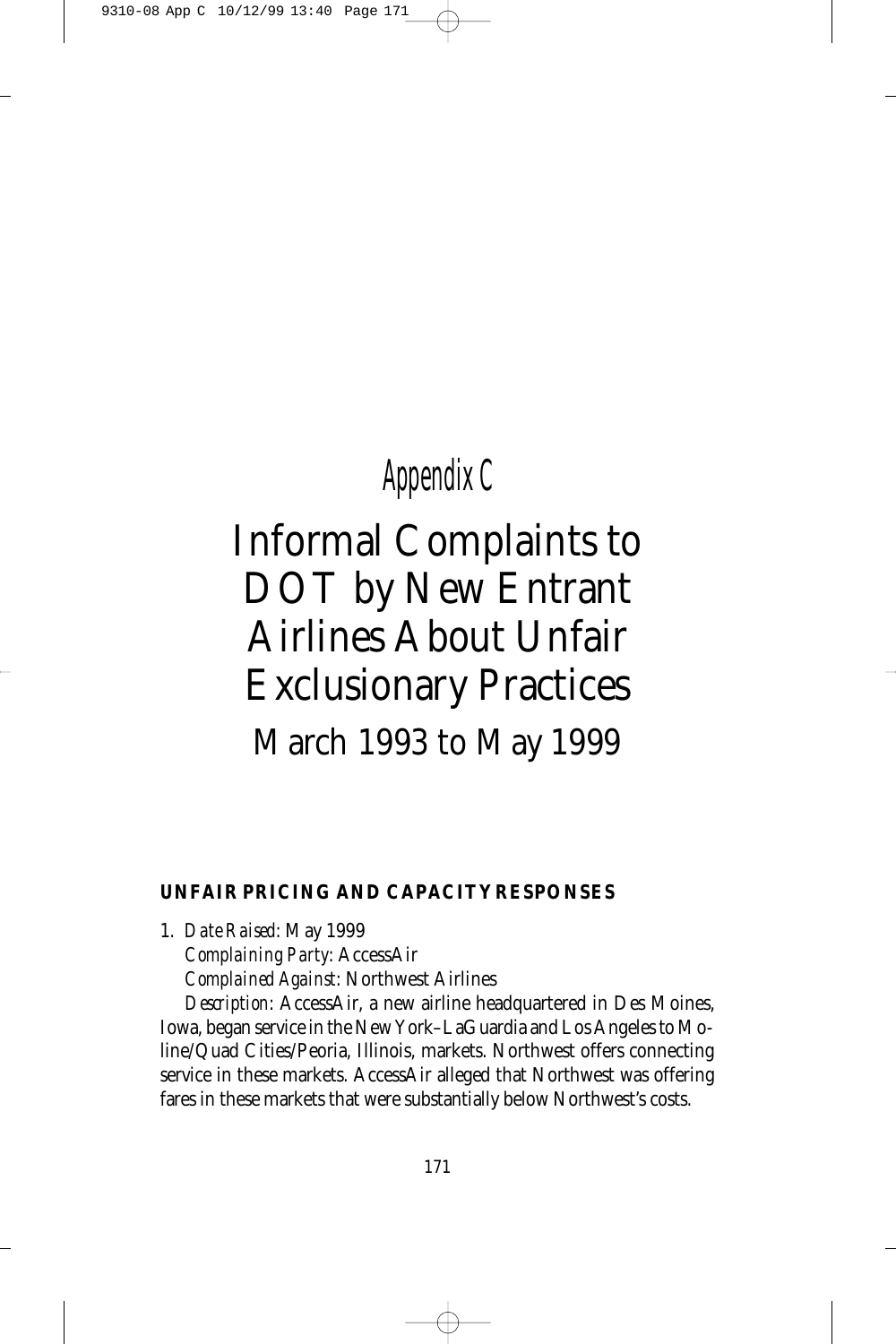#### 2. *Date Raised*: March 1999

*Complaining Party*: AccessAir *Complained Against*: Delta, Northwest, and TWA

*Description*: AccessAir was a new entrant air carrier, headquartered in Des Moines, Iowa. In February 1999, AccessAir began service to New York–LaGuardia and Los Angeles from Des Moines, Iowa, and Moline/ Quad Cities/Peoria, Illinois. AccessAir offered direct service (nonstop or single-plane) between these points, while competitors generally offered connecting service. In the Des Moines/Moline–Los Angeles market, AccessAir offered an introductory roundtrip fare of \$198 during the first month of operation and then planned to raise the fare to \$298 after March 5, 1999. AccessAir pointed out that its lowest fare of \$298 was substantially below the major airlines' normal 14- to 21-day advance purchase fares of \$380 to \$480 per roundtrip and was less than half of the major airlines' normal 7-day advance purchase fare of \$680. Similarly, in the Des Moines/Moline/Peoria–New York market, AccessAir had offered an introductory roundtrip fare of \$198 that was to expire on March 20, 1999. In all of these markets, Delta, Northwest, and TWA have continued to offer fares at the level of AccessAir's introductory fares and did not match AccessAir's fare increases. AccessAir alleged that these airlines continued to charge fares that were substantially below their costs in order to drive AccessAir out of these markets and ultimately out of business.

3. *Date Raised*: August 1998

*Complaining Party*: AirTran Airlines *Complained Against*: Delta Air Lines

*Description*: AirTran said that Delta has been surreptitiously cutting fares on AirTran's routes to walkup passengers within a few days of departure by substantially opening lower fare, advance-purchase fare tickets to these unrestricted passengers, thereby charging substantially lower fares without restriction. AirTran said that Delta has attempted to hide this practice, which has targeted AirTran.

4. *Date Raised*: February 1998

*Complaining Party*: Kiwi Airlines

*Complained Against*: Continental Airlines

*Description*: In February 1998, Kiwi announced that it would be inaugurating Niagara-Newark service with fares between \$99 and \$129.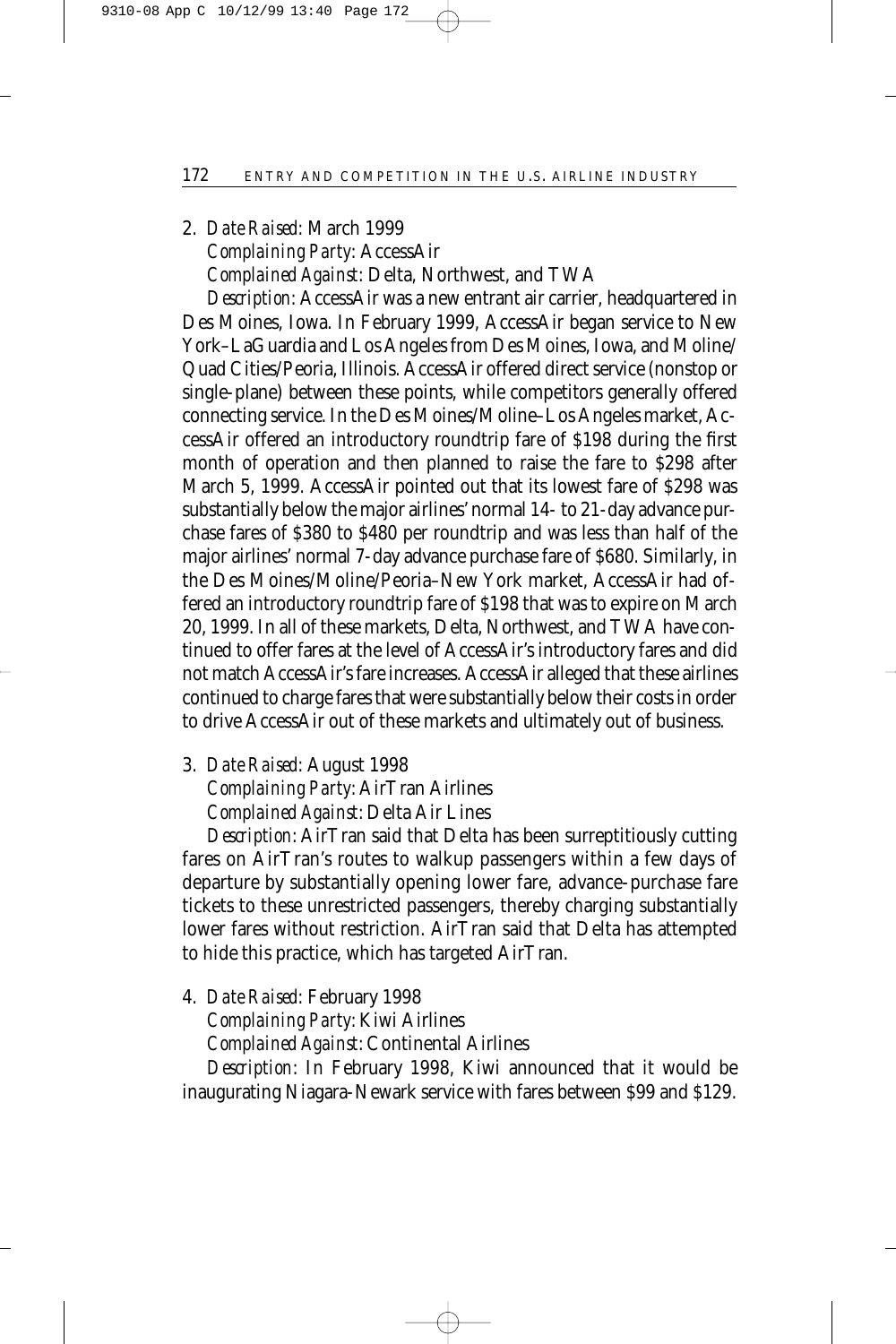*Informal Complaints to DOT by New Entrant Airlines* 173

Continental immediately lowered its lowest unrestricted fare in the Buffalo-Newark market to \$79, which was matched by USAirways. Kiwi says that Continental took this step solely to defend its "fortress hub" at Newark, where Continental controls 65 percent of the gates, rather than due to economics of the market. Kiwi alleged that the Greater Buffalo area, including both Buffalo and Niagara was the relevant market for analyzing competitive practices. Kiwi noted that "when Kiwi temporarily ceased operations in the fall of 1996, fares from Newark on routes that Kiwi competed with Continental surged 172 percent."

5. *Date Raised*: March 1997

*Complaining Party*: ValuJet Airlines

*Complained Against*: Northwest Airlines

*Description*: ValuJet alleged that Northwest responded to ValuJet's entry into the Atlanta-Memphis market in late 1993 with an immediate, drastic cut in fares. According to ValuJet, the airline began service in the fourth quarter of 1993 and by the first quarter of 1994, Northwest had reduced fares to the point that its yield from the Atlanta-Memphis route was less than half of what it had been six months earlier. ValuJet also claimed Northwest increased capacity on the Atlanta-Memphis by more than 50 percent beginning in late 1994.

6. *Date Raised*: February 1997

*Complaining Party*: ValuJet Airlines *Complained Against*: Delta Air Lines

*Description*: ValuJet alleged that Delta began targeting ValuJet by adding substantial capacity in markets ValuJet reentered subsequent to its fatal crash in June 1996. There were 14 Atlanta markets which Valu-Jet reentered after the crash, and Delta increased capacity, despite the fact that ValuJet reentered with much less capacity than before the crash. ValuJet asserted that Delta's pricing in non-ValuJet markets was significantly different from that in ValuJet markets. In markets where ValuJet had not resumed service, Delta significantly raised leisure fares. ValuJet's most telling example of Delta's conduct was the Atlanta-Mobile market. On January 6, 1997, ValuJet announced discontinuance of service. On January 7, 1997, Delta raised its fares substantially. The city of Mobile prevailed upon ValuJet to return to Mobile by offering a joint marketing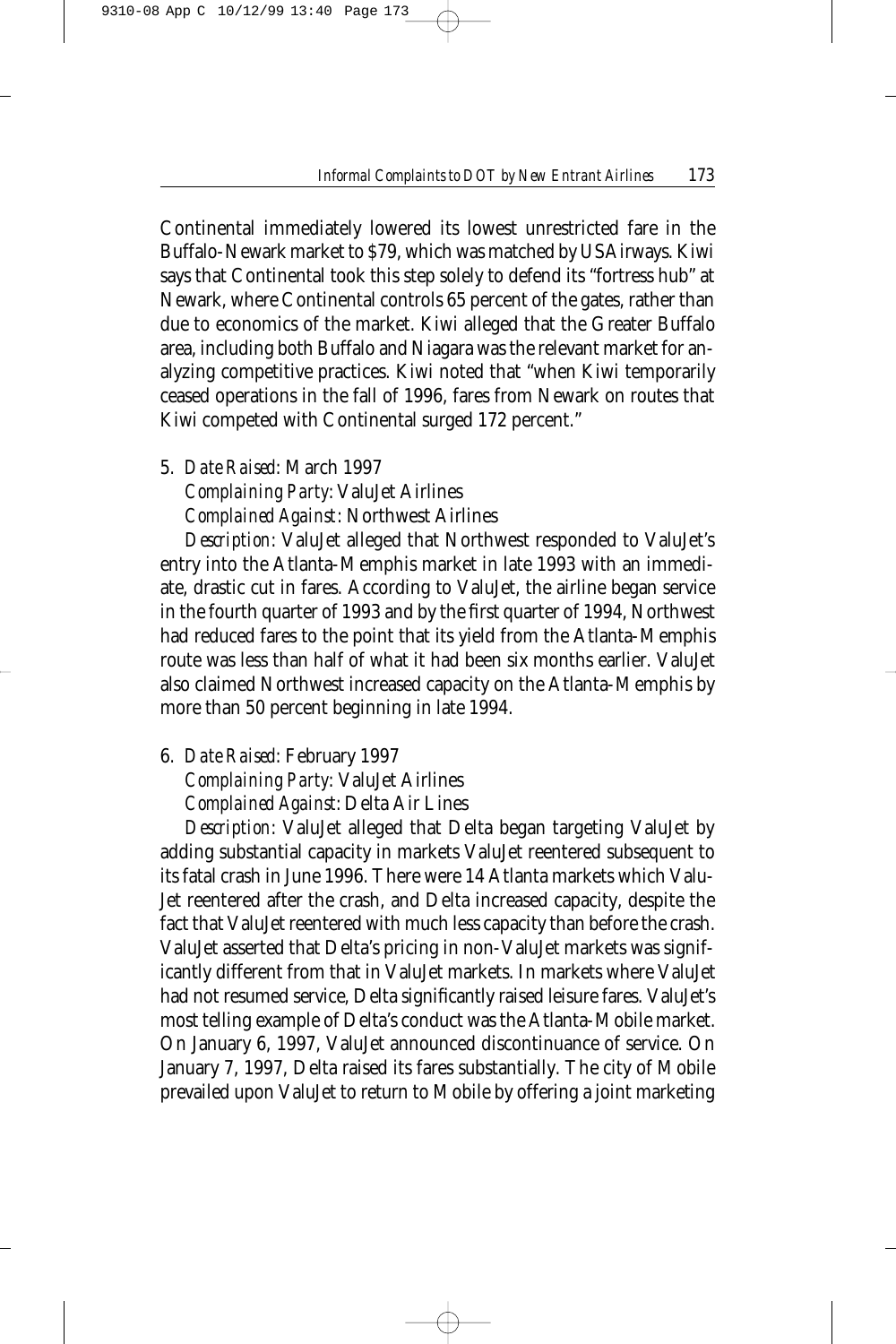arrangement, and Delta's leisure market fares reverted to match the ValuJet leisure fare level.

7. *Date Raised*: January 1997 *Complaining Party*: Frontier Airlines *Complained Against*: United Airlines

*Description*: Frontier complained that United added capacity and matched Frontier's fares in several larger Denver markets served by Frontier, including Denver–Los Angeles. Frontier also asserted that United was frustrating Frontier's marketing efforts with corporate travelers by offering corporate customers in Denver discount fares that required the customers to use United in markets where it competed with Frontier in order to obtain discounts in markets where Frontier did not compete.

8. *Date Raised*: November 1996 *Complaining Party*: Spirit Airlines *Complained Against*: Northwest Airlines

*Description*: Spirit began operating one nonstop Detroit-Philadelphia roundtrip flight in December 1995 and added a second flight in June 1996. Initially, Northwest did not increase capacity or sell large numbers of seats at low prices in response to Spirit's entry until after Spirit added the second daily flight. Northwest thereafter added service, slashed its fares, and, by eliminating most of the restrictions applicable to its lowest discount fares, sold almost all of its seats at low fares and few seats at higher fares, thereby sharply reducing its revenues in the market. When Spirit began flying between Detroit and Boston, Northwest reacted in a similar fashion to Spirit's introduction of Detroit-Philadelphia service. Spirit complained that Northwest's increased availability of discount fares and increased capacity represented a deliberate sacrifice of shortterm profits with the intent of forcing Spirit out of the markets.

9. *Date Raised*: October 1996

*Complaining Party*: Vanguard Airlines

*Complained Against*: American Airlines

*Description*: Vanguard complained that American's responses to Vanguard's introduction of nonstop Kansas City-Dallas/Fort Worth (DFW)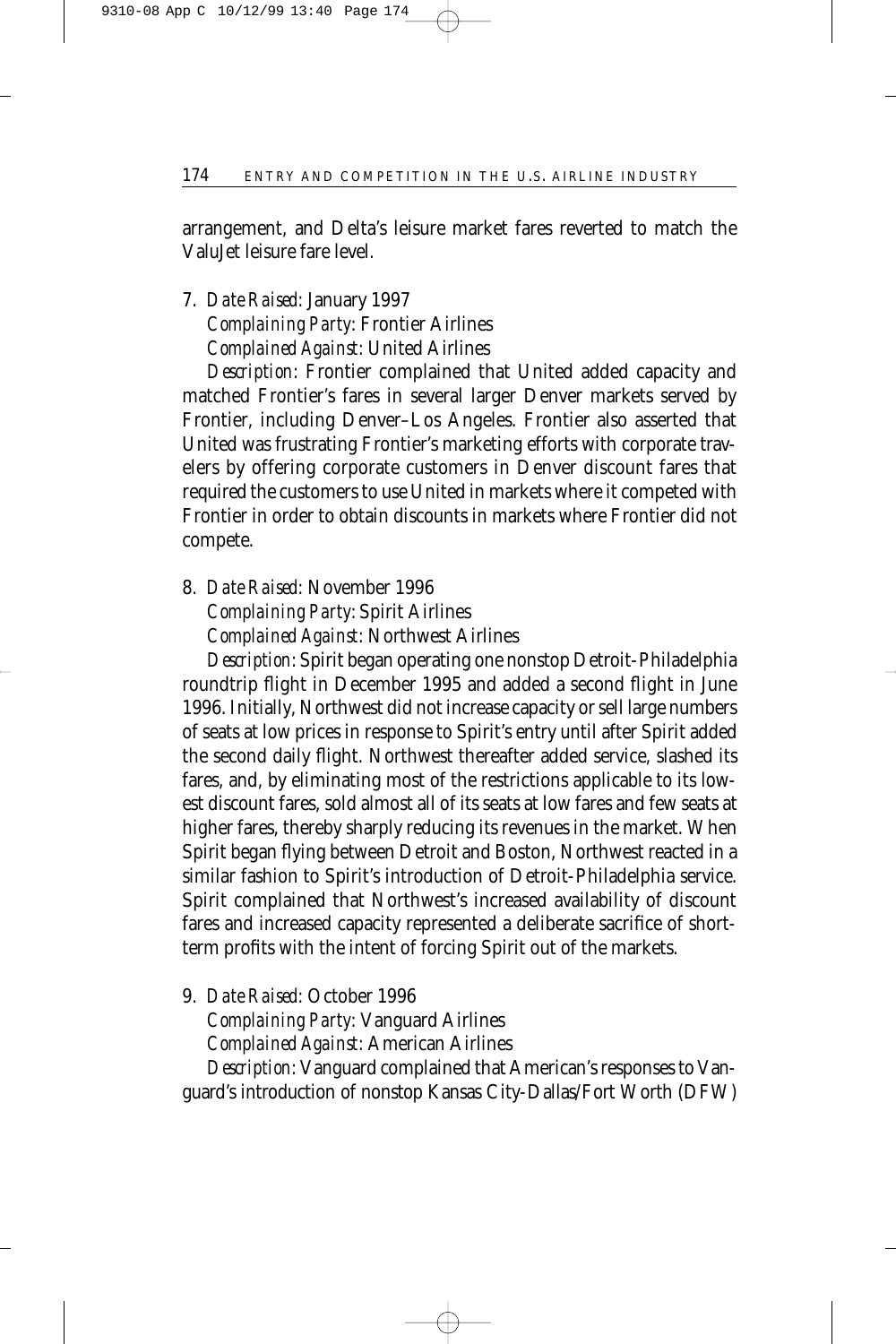flights and entry into the DFW-Phoenix and Cincinnati markets were designed to force Vanguard to withdraw from those markets and did not constitute a legitimate competitive response to Vanguard's entry. First, American substituted jet service for its commuter airline service in the DFW-Wichita market, which had been a major Vanguard market. American also added flights in the DFW-Kansas City market, even though it already heavily outscheduled Vanguard, and matched or undercut Vanguard's fares in that market. American began operating nonstop flights in the DFW-Cincinnati market, a market from which American had withdrawn two years earlier. American matched Vanguard's fares in that market and the DFW-Phoenix market. Vanguard complained that American's response to Vanguard's entry into the DFW-Phoenix market was designed to force Vanguard to withdraw from this market, and thus did not constitute a legitimate competitive response to Vanguard's entry. American matched Vanguard's fares in the DFW-Phoenix market. Vanguard also complained that American's responses to Vanguard's entry into the DFW-Cincinnati market were designed to force Vanguard to withdraw from this markets and did not constitute a legitimate competitive response to Vanguard's entry. American began operating nonstop flights in the DFW-Cincinnati market, a market from which American had withdrawn two years earlier. American matched Vanguard's fares in that market. Vanguard also complained that American substituted jet service for its commuter airline service in the DFW-Wichita market, which had been a major Vanguard market after Vanguard's institution of nonstop Kansas City-DFW flights and entry into the DFW-Phoenix and Cincinnati markets. These actions were designed to force Vanguard to withdraw from those markets and did not constitute a legitimate competitive response to Vanguard's entry.

#### 10. *Date Raised*: March 1996

9310-08 App C 10/12/99 13:40

*Complaining Party*: Air South

*Complained Against*: Continental Airlines

*Description*: In early March 1996, Air South complained to the Department that Continental had attempted to "overlay" Air South's proposed new service offerings in three markets: Charleston-Newark, Columbia-Newark, and Myrtle Beach–Newark. Air South also alleged that Continental had made its discount fare offerings more generally available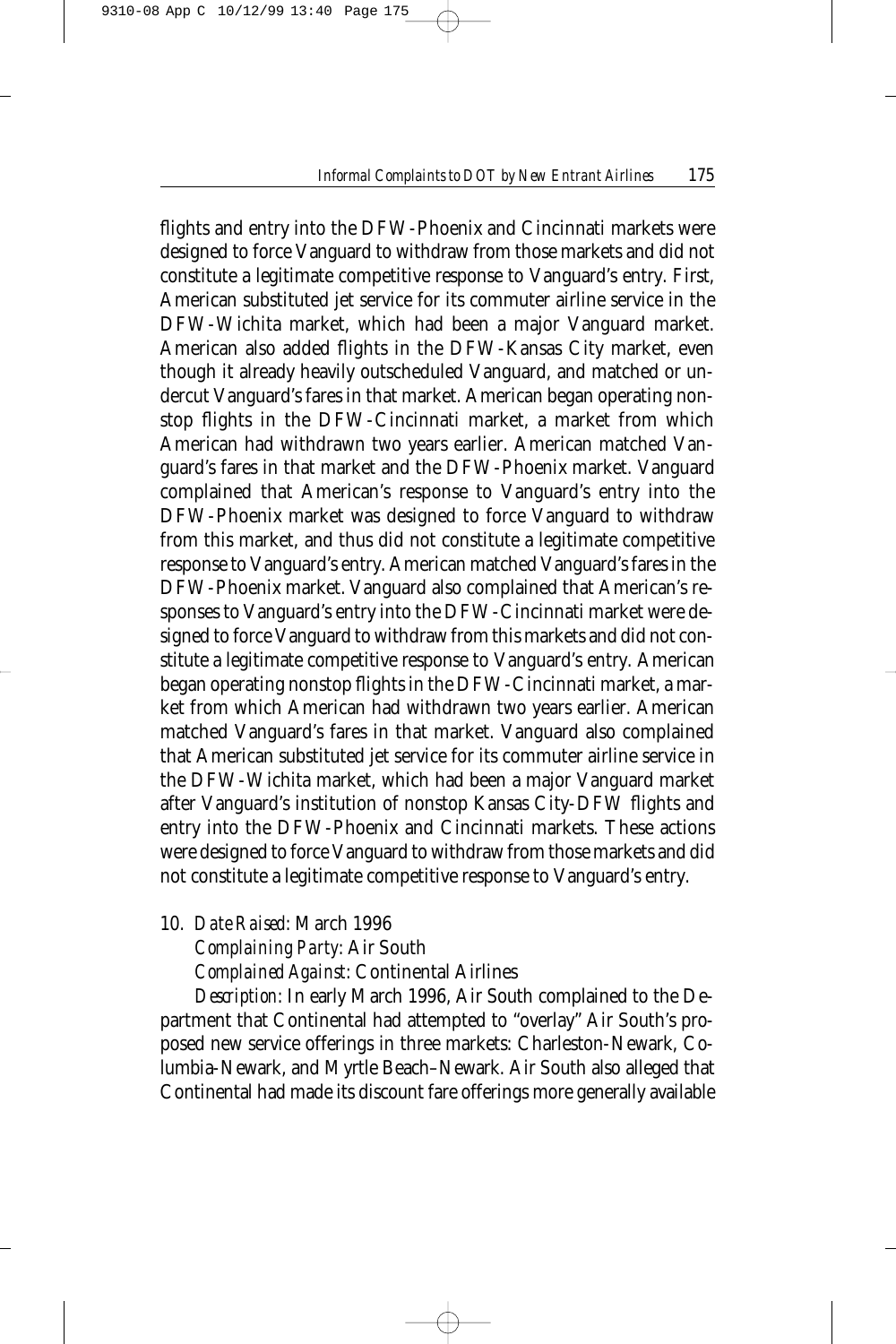than Air South's fares, thereby effectively undercutting Air South's fares. Air South asserted that, since Continental did not have a strong economic reason for this action, other than to drive a competitor from its market region, Continental's actions were in violation of the antitrust laws.

11. *Date Raised*: August 1995 *Complaining Party:* Vanguard Airlines *Complained Against*: Northwest Airlines

*Description*: Vanguard complained that Northwest had responded to Vanguard's entry into the Chicago Midway–Minneapolis/St. Paul market with fare cuts and capacity increases designed to force Vanguard to exit the markets in August 1995. This action was similar to that taken by Northwest in May 1995 when Vanguard entered the Kansas City– Minneapolis/St. Paul market.

12. *Date Raised*: June 1995 *Complaining Party*: Vanguard Airlines *Complained Against*: Northwest Airlines

*Description*: Vanguard complained that Northwest had responded to Vanguard's entry into the Kansas City–Minneapolis/St. Paul market with fare cuts and capacity increases designed to force Vanguard to exit the market. In May 1995 Vanguard entered the Kansas City–Minneapolis/ St. Paul market, where Northwest's market share had exceeded 90 percent. Northwest immediately increased capacity and matched Vanguard's low fares on almost all of its six daily roundtrip flights, even though Vanguard operated only one nonstop and two one-stop roundtrip flights in the market. In addition, Northwest added a roundtrip flight to its daily Kansas City–Minneapolis/St. Paul service.

13. *Date Raised*: March 1995

*Complaining Party*: ValuJet Airlines *Complained Against*: USAirways

*Description:* ValuJet alleged that USAir engaged in predatory behavior in several specific markets: Washington Dulles–Florida, Washington Dulles–Hartford, and Washington Dulles–Boston. According to ValuJet, after it began operating flights from Dulles to Boston, Hartford, and several Florida points, USAir cut its fares in the Dulles-Florida markets to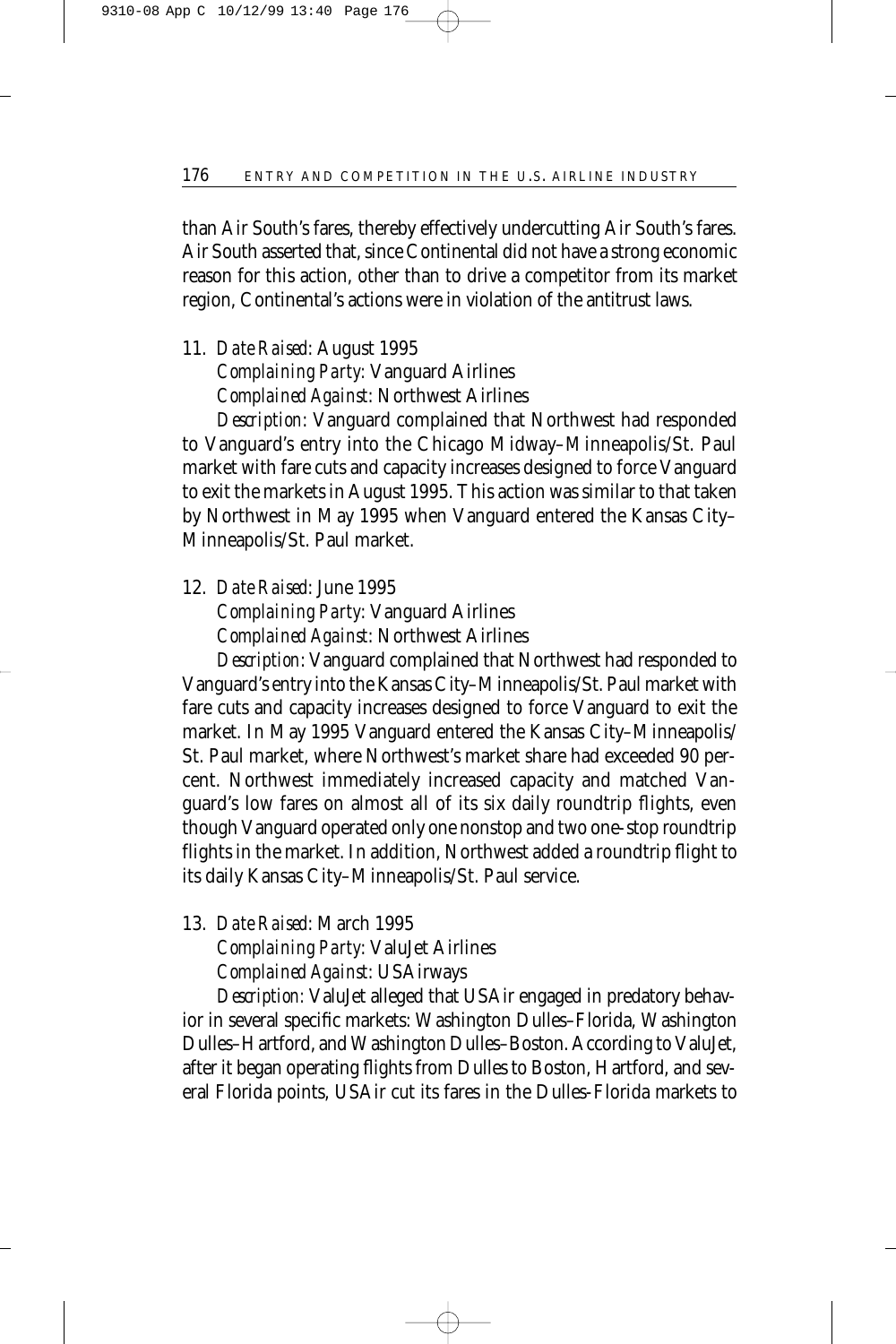*Informal Complaints to DOT by New Entrant Airlines* 177

levels that could not have been economic for US Airways, and it began operating flights from Dulles to Boston and Hartford that undercut ValuJet's fares. ValuJet claimed that USAir within the last 10 years had not inaugurated service from Dulles to any city that was not a USAir hub. ValuJet alleged that USAir entered the Dulles routes and undercut its fares in order to regain its dominance of the routes between the Baltimore-Washington area and Boston, Hartford, and Florida.

14. *Date Raised:* December 1993 *Complaining Party*: ValuJet Airlines *Complained Against*: Delta Air Lines

*Description*: ValuJet alleged that Delta had instituted a campaign to prevent the new entrant from "getting off the ground." According to ValuJet, after it began operating at Atlanta, Delta sharply reduced its fares in the markets served by ValuJet and expanded its capacity in a number of those markets, including Atlanta-Jacksonville and Atlanta-Memphis.

15. *Date Raised*: August 1993 *Complaining Party*: MarkAir *Complained Against*: Alaska Airlines

*Description*: MarkAir complained that Alaska was charging belowcost fares in several markets to force MarkAir to exit those markets and weaken MarkAir's ability to compete against Alaska in other markets.

16. *Date Raised*: March 1993

*Complaining Party*: Reno Air *Complained Against*: Northwest Airlines

*Description*: Reno Air inaugurated service in the summer of 1992 between Reno, Nevada, and West Coast cities. In early 1993, the carrier announced plans to initiate service in the Reno–Minneapolis/St. Paul market. Northwest, which then operated no Reno–Minneapolis/St. Paul flights, soon announced that it would begin operating nonstop flights between Reno and Minneapolis/St. Paul and would enter three of Reno Air's nonstop markets: Reno–Seattle, Reno–Los Angeles, and Reno–San Diego. Northwest matched Reno Air's fares in all markets including Reno Air's Minneapolis/St. Paul–West Coast connecting services. Reno Air complained to both DOT and DOJ.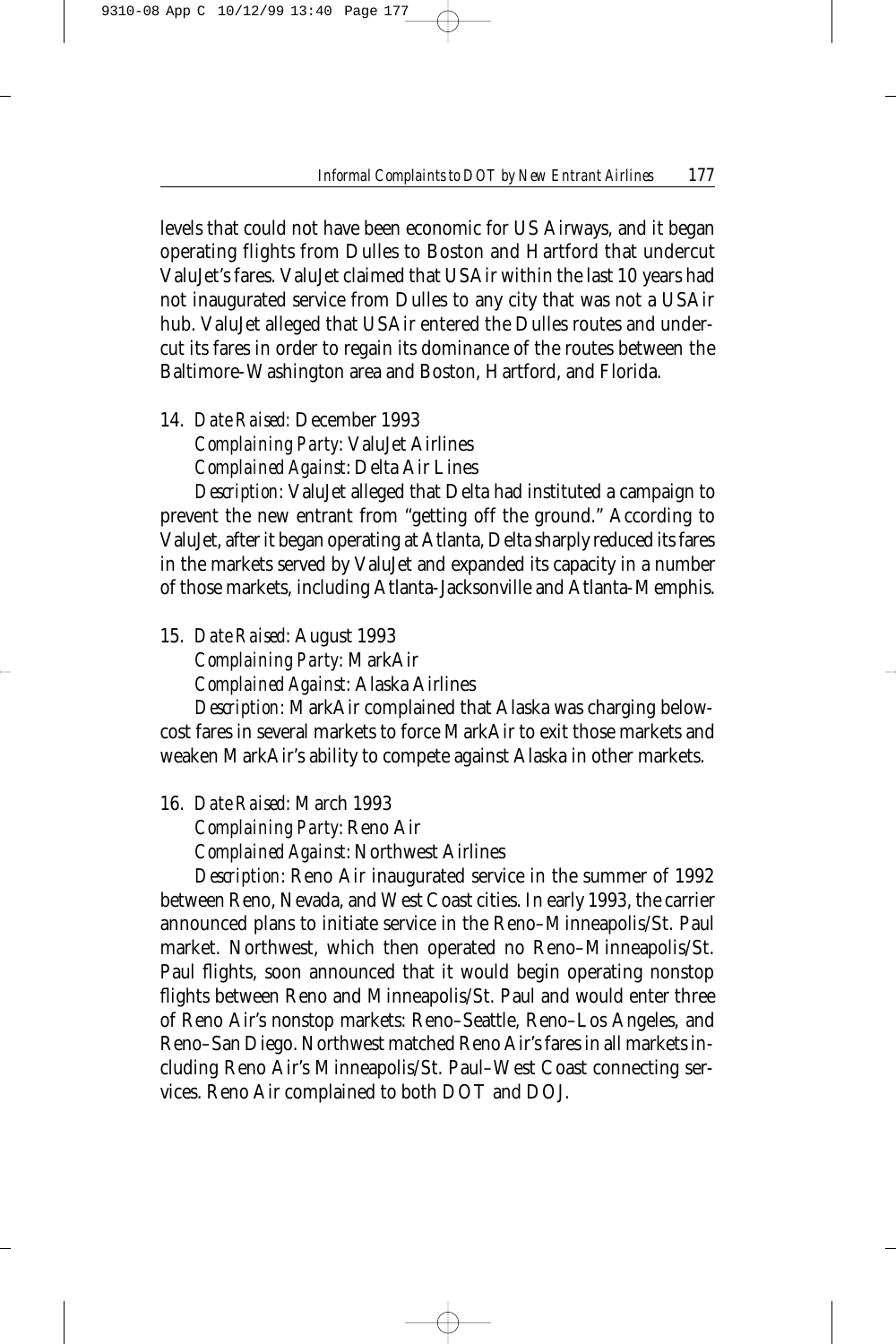#### **GATE ACCESS AND AIRPORT IMPEDIMENTS**

17. *Date Raised*: April 1999

*Complaining Party*: AirTran Airlines *Complained Against*: Newark International Airport and several airlines

*Description*: AirTran wanted to start service from Atlanta to Newark International Airport but was unable to obtain any gate facilities for its flights, even though several gates were underused. Although airport officials tried to help AirTran obtain gates, the airlines that had gates available refused to allow AirTran to use them, and the airport thus far had failed to require any airline to provide gates to AirTran.

18. *Date Raised*: November 1998

*Complaining Party*: Legend Airlines

*Complained Against*: Dallas–Fort Worth International Airport Board and the City of Fort Worth

*Description*: Legend, a start-up airline, planned to operate long-haul service from Love Field as permitted by Congressional legislation enacted in 1997. Legend intended to use large aircraft reconfigured to satisfy the maximum passenger capacity restrictions established by that legislation. In its complaint (FAA 16-98-20), Legend alleged that the DFW Board and Fort Worth were attempting to bar Legend from operating at Love Field by filing a state court suit against Dallas, Love Field's owner, that sought to bar Dallas from allowing Legend to operate its proposed flights (the DFW Board and Fort Worth claimed that a 1968 contract between Dallas and Fort Worth required Dallas under state law to limit Love Field service). Legend additionally complained that the DFW Board and Fort Worth were discriminating against Legend by not objecting to services operated by other airlines at Love Field and Alliance Airport, a Fort Worth cargo airport, that also violated the 1968 contract between the cities. FAA dismissed the complaint because it was not within FAA's jurisdiction, since the commitments of Fort Worth and the DFW Board to the FAA covered only their own airports and did not cover Love Field, an airport owned by Dallas. The Department, however, issued orders interpreting federal law which held that Legend's proposed services could not be restricted by Dallas, notwithstanding Fort Worth's contract claims (Orders 98-12-27 and 99-4-13).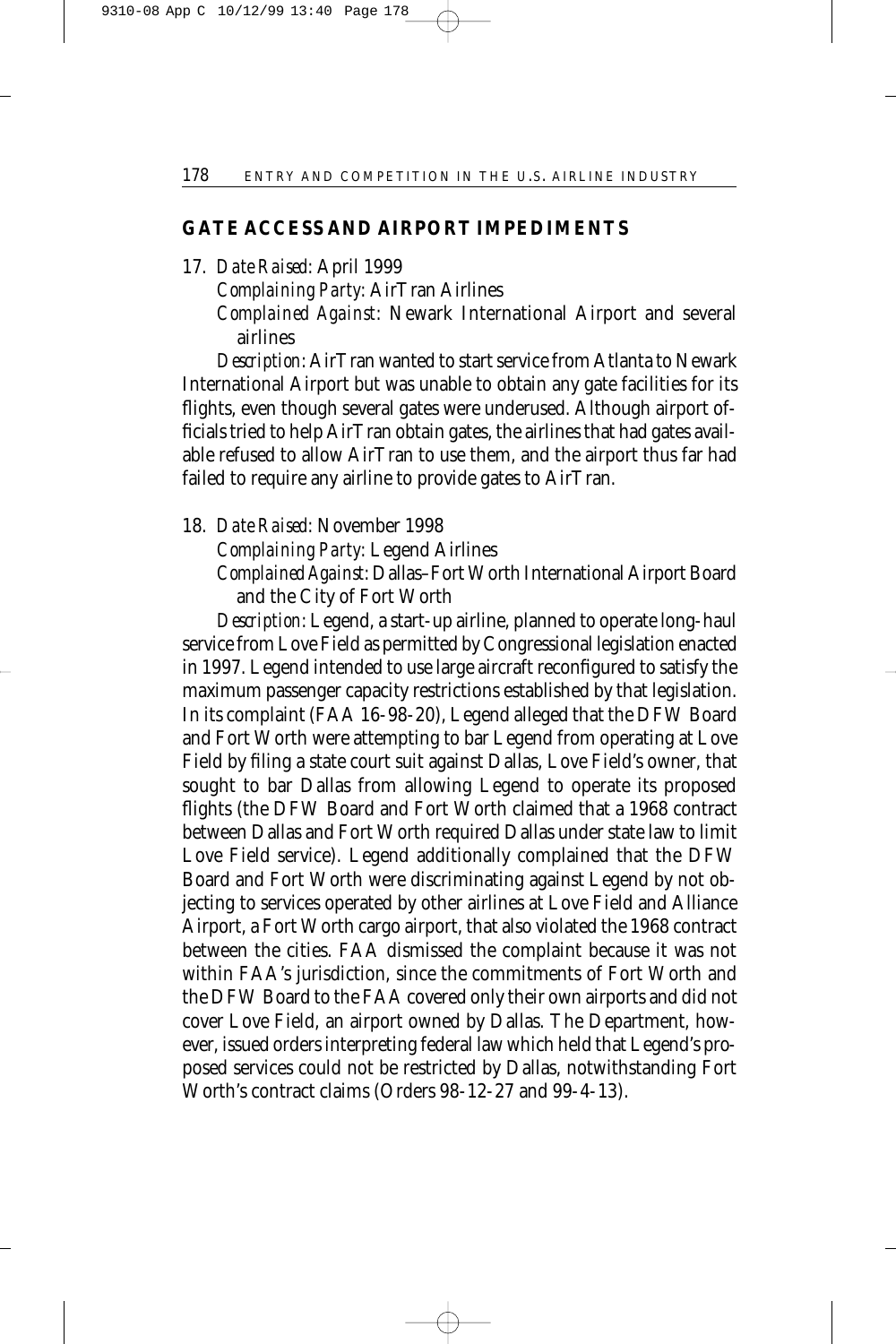### 19. *Date Raised*: October 1998 *Complaining Party*: Colgan Airways *Complained Against*: TWA

9310-08 App C 10/12/99 13:40 Page 179

*Description*: Colgan stated that it was being treated unfairly by TWA at LaGuardia Airport. Colgan had been leasing 12 LaGuardia slots from TWA for an extended period. According to Colgan, TWA recalled six of the leased slots with virtually no notice, so that they could be leased out to another airline. Colgan was not given the opportunity to bid on them or to match the other carrier's offer.

20. *Date Raised*: March 1998

*Complaining Party*: AirTran Airlines

*Complained Against*: Greater Rochester International Airport

*Description*: AirTran said that it operated only one flight per day at Rochester and that nonsignatory airlines were unfairly subjected to increased rental rates, increased landing fees and a \$4 facility charge for each passenger travelling in and out of the facility. AirTran contended that this nonsignatory charge was not imposed at other facilities.

21. *Date Raised*: March 1998

*Complaining Party*: AirTran Airlines

*Complained Against*: New Orleans International Airport

*Description*: AirTran contended that the major carriers at New Orleans attempted to amend the facilities lease agreement to the detriment of AirTran, the only new entrant serving New Orleans. According to AirTran the new agreement would have required AirTran and any other new entrant airline to lease all available square footage within the bag make-up area rather than an area proportional to the actual operational needs. AirTran was the only carrier objecting to the change. AirTran said that the revised lease agreement would have increased its costs by \$75,000.

22. *Date Raised*: October 1997

*Complaining Party*: Kiwi Airlines

*Complained Against*: Delta Air Lines and Hartsfield–Atlanta International

*Description*: In August 1997, Kiwi was notified by Hartsfield-Atlanta that it would be required to move its gates from D-South concourse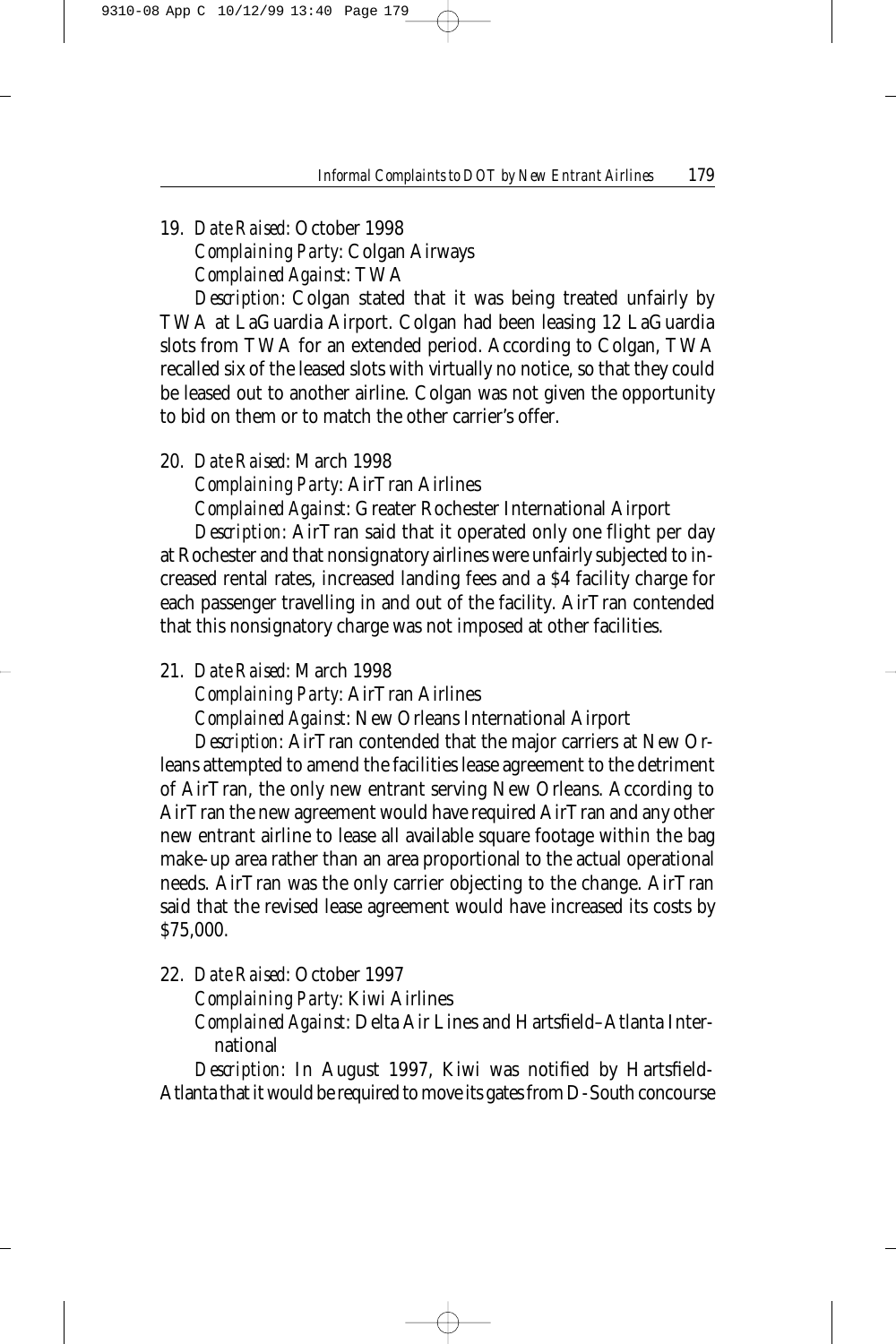to D-North in order to provide additional space for Delta. Although Kiwi proposed an alternate, lower cost relocation to Hartsfield–Atlanta, it was rejected by the airport. Previously, Kiwi had been required by the airport to move its facilities from Concourse C to Concourse D-South, in order to provide additional space for ASA, Delta's regional affiliate. In addition, Kiwi had earlier surrendered a significant portion of its office space on Concourse D to Delta. The airport then informed Kiwi that it had to relinquish the remainder of its office space to provide an additional break room for Delta's employees. In requiring Kiwi to move, the airport failed to give the carrier adequate lead time to plan the operation, unlike the airport's treatment of other air carriers. Although Delta supposedly needed additional space, with the concurrence of the airport, Delta supposedly held two gates from which it operated no service and another gate from which it operated less service than required.

23. *Date Raised*: October 1997

*Complaining Party*: Kiwi Airlines

*Complained Against*: Continental Airlines and Newark International Airport

*Description*: Until October 1997, Kiwi had subleased space from TWA at Terminal A. In October 1997 Continental purchased the TWA gates (as well as three gates at Terminal A from another carrier). Continental, which already held the majority of gates at Newark, had no operations at Terminal A and purchased the gates for future expansion. After Continental acquired the TWA gates, Continental substantially raised Kiwi's charges for gate use and ground handling services required by Continental's sublease. Kiwi alleged that Continental's acquisition of TWA's gates was an attempt to monopolize Newark with the consent of the Port Authority of New York and New Jersey. Kiwi also contended that the "tiein" arrangement requiring Kiwi to purchase ground handling services from Continental was a violation of Section 1 of the Sherman Act.

24. *Date Raised*: May 1997

*Complaining Party*: Reno Air

*Complained Against*: Northwest Airlines and Detroit Wayne County Airport

*Description*: Reno Air contended that Northwest and Detroit Wayne County Airport (DTW) colluded to deny Reno Air access to the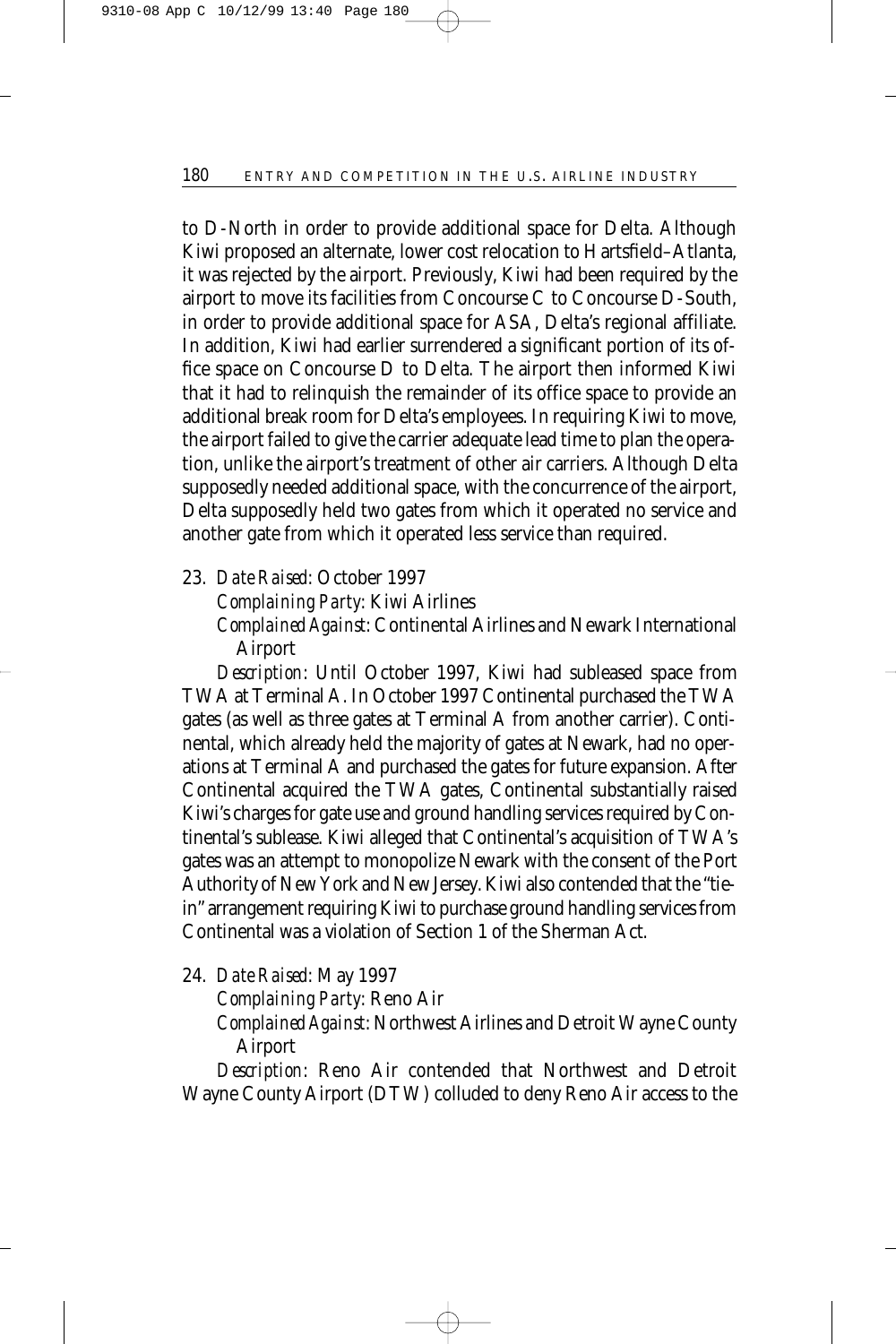DTW domestic terminal even though gate space was available. Reno Air further alleged that DTW, in concert with Northwest, offered gate positions at the more expensive international terminal. When Northwest later needed international gates, it offered Reno Air domestic terminal gate positions in exchange for Reno Air relinquishing its international gates. Reno Air also said that DTW charged Reno Air 150 percent of normal landing fees because Reno Air was not a signatory carrier, although Reno Air had attempted to become a signatory carrier. Reno Air also alleged that Northwest entered the Detroit-Reno market only after Reno Air had indicated that it would serve the market. After Reno Air initiated service, Northwest substantially undercut Reno Air's fares, offered bonus WorldPerks miles for the market and then increased service to become the dominant carrier in the market. Then when Reno Air reduced service in the market, Northwest also reduced service.

25. *Date Raised*: December 1995 *Complaining Party*: ValuJet Airlines *Complained Against*: Delta Airlines

*Description*: ValuJet complained that Delta preempted ValuJet's efforts to obtain the LaGuardia slots needed for ValuJet to begin operating Atlanta-LaGuardia flights in order to maintain Delta's monopoly in that market. When ValuJet was ready to buy slots from TWA, which wanted to sell slots, Delta outbid ValuJet for the slots. Delta assertedly did not need the slots for its own operations and bought them only to keep ValuJet from obtaining them.

26. *Date Raised*: January 1995 *Complaining Party*: Spirit Airlines *Complained Against*: Northwest Airlines

*Description*: Spirit stated that Northwest had exclusive use of 51 of the 80 gates at Detroit Metropolitan Airport and partial use of additional gates. Spirit, in contrast, could not obtain adequate gate facilities and so could offer only a limited number of flights in competition with Northwest. Spirit complained that when it attempted to purchase two gates from USAir, Northwest frustrated Spirit's offer for the gates by outbidding it.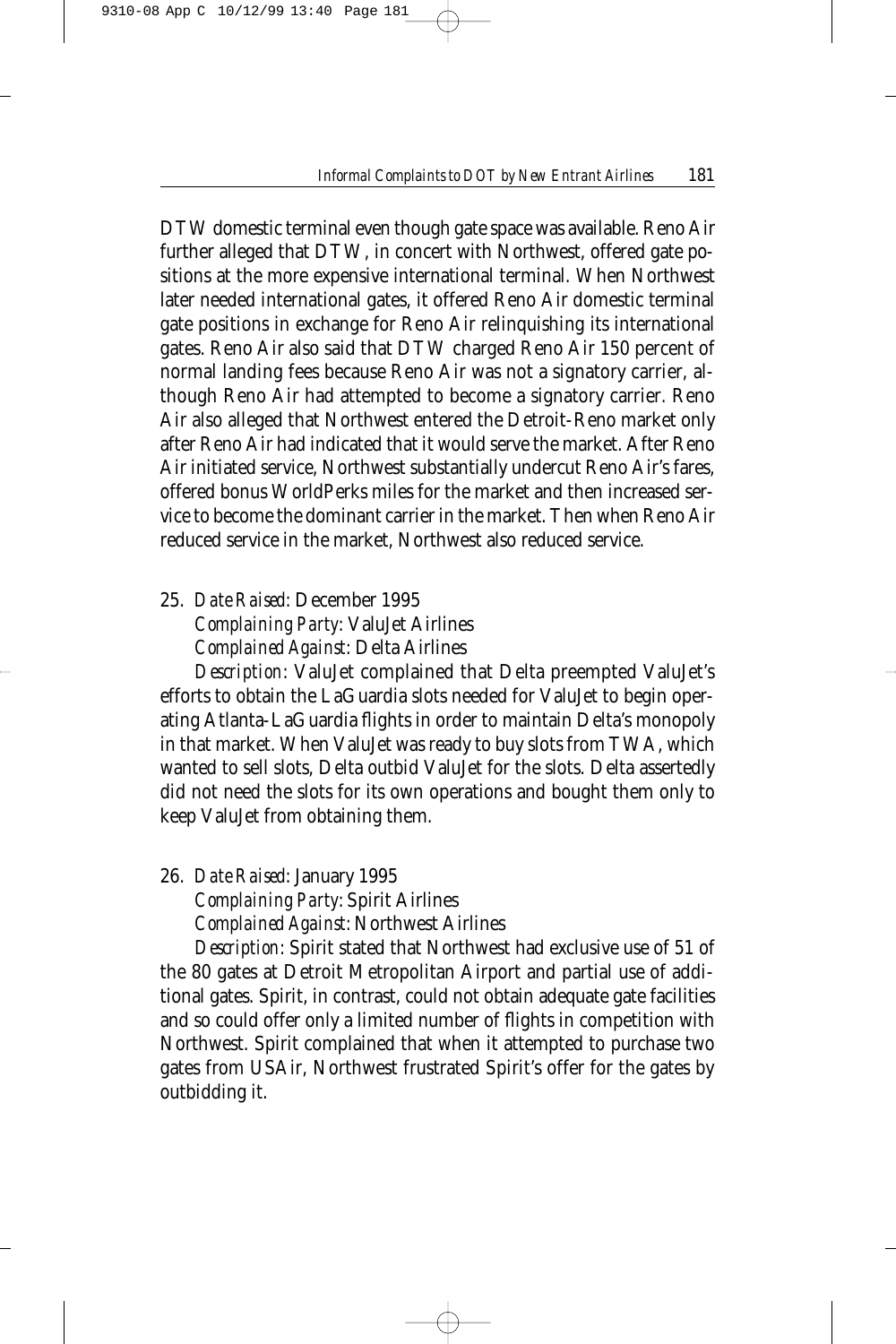#### **OTHER AND COMBINED COMPLAINTS**

#### 27. *Date Raised*: November 1998

#### *Complaining Party*: Pro Air *Complained Against*: Northwest Airlines

*Description*: Pro Air contended that (1) Northwest had aggressively matched Pro Air's fares in all of the city-pair markets that Pro Air served, including Baltimore–Washington, Newark, Indianapolis, and Philadelphia from Detroit; (2) Northwest increased low-fare capacity in the Pro Air markets and, in some cases, added flight segments; (3) Northwest matched Pro Air's lower changed-reservation fees only in markets Pro Air served; in Pro Air markets, Northwest charged \$25, whereas in other markets, Northwest charged \$75; (4) Northwest refused to work with Pro Air in developing interline agreements even when such agreements would benefit Northwest passengers, such as during a then-recent Northwest strike; and (5) Northwest might be paying significant commission overrides to travel agents who booked with Northwest on routes in which Pro Air competed.

28. *Date Raised*: March 1995 *Complaining Party*: Nations Air *Complained Against*: USAirways

*Description*: Nations Air complained that USAir engaged in predatory conduct and "dirty-tricks" to cause Nations Air to exit the Pittsburgh-Philadelphia-Boston markets where USAir had had a monopoly. After Nations Air began operations, USAir allegedly undercut Nations Air's fares. The incumbent airline also used its travel agency override commission programs and related programs to discourage travel agencies from booking customers on Nations Air. In addition, according to Nations Air, USAir discouraged some other firms from doing business with Nations Air, and its pilots at Philadelphia maneuvered their aircraft to block Nations Air flights, delaying the flights and inconveniencing Nations Air's passengers.

29. *Date Raised*: February 1995

*Complaining Party*: Frontier Airlines

*Complained Against*: United Airlines

*Description*: Frontier complained that United used various unfair tactics to undermine Frontier's ability to compete with United in several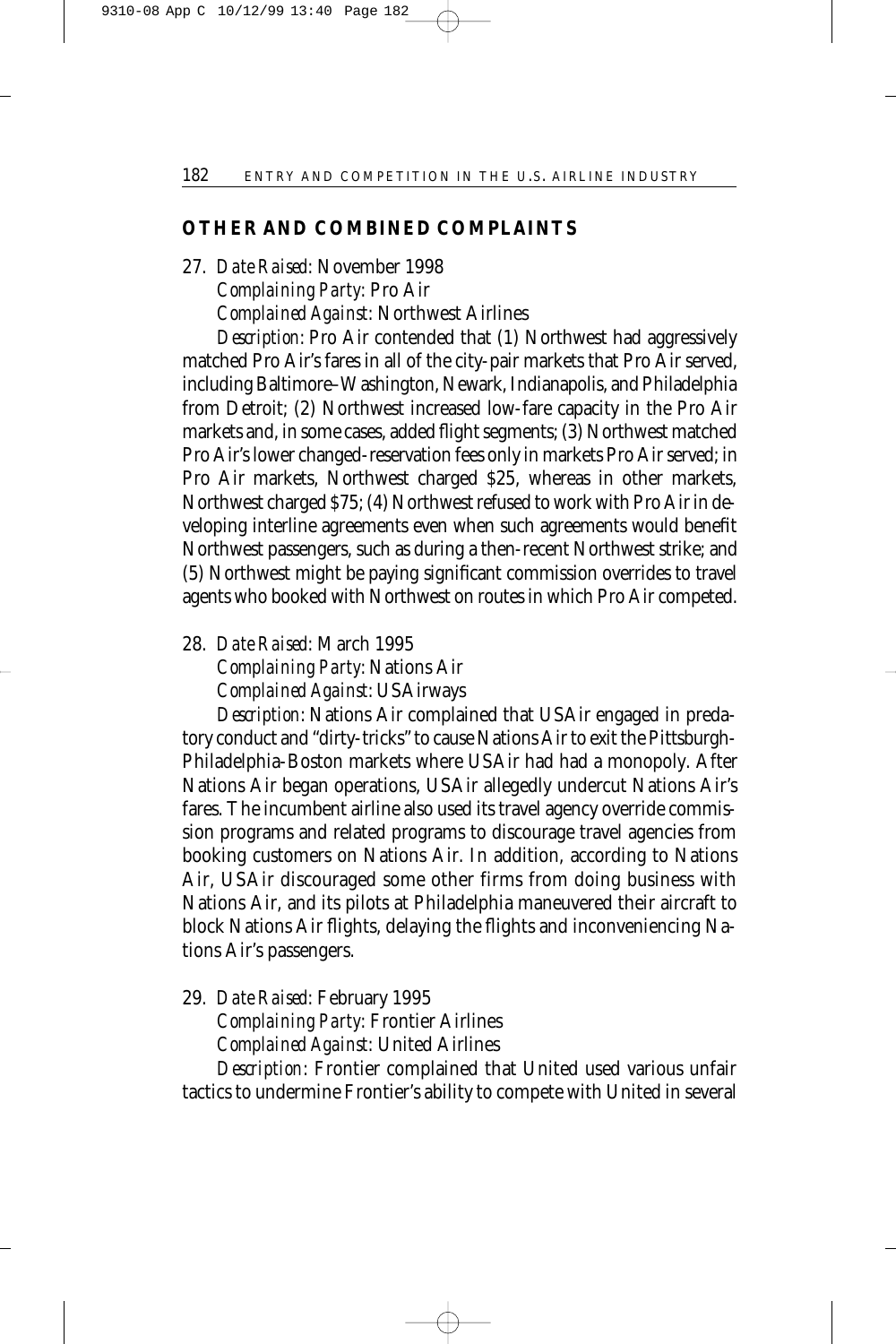*Informal Complaints to DOT by New Entrant Airlines* 183

Denver markets, particularly on Frontier's Denver–North Dakota routes and including Denver to Billings, Bismarck, Bozeman, Fargo, Minot, and Missoula. Frontier alleged that United unreasonably refused to sign a full ticketing and baggage agreement with Frontier and refused to codeshare with Frontier. Frontier additionally charged that United caused Apollo, the computer reservations system (CRS) controlled by United, to use display criteria that gave Frontier's competitive services a poor display position so that travel agents would be less likely to book Frontier's flights.

30. *Date Raised*: September 1993 *Complaining Party*: Nations Air *Complained Against*: Allegheny County

*Description*: Nations Air, then an applicant for certificated authority, planned to operate from Allegheny County Airport rather than Pittsburgh International Airport. It complained that the County had violated the antitrust laws by closing the airport and forcing Nations Air to use Pittsburgh International Airport.

31. *Date Raised*: May 1993

*Complaining Party*: UltrAir

*Complained Against*: Continental Airlines

*Description*: UltrAir, a start-up airline that flew from Houston to Los Angeles and New York, complained that Continental, which used Houston as a hub, was trying to force UltrAir out of business. Continental allegedly intimidated travel agencies so they would not book UltrAir, undercut UltrAir's fares, refused to interline, and caused SystemOne, the CRS offered by Continental to travel agencies, to display inaccurate and incomplete information on UltrAir's schedules and fares.

32. *Date Raised*: April 1993

*Complaining Party*: Kiwi Airlines

*Complained Against*: Continental Airlines

*Description*: Kiwi, a start-up airline based at Newark, a Continental hub, complained that Continental took steps to undermine Kiwi's ability to operate successfully. Continental matched or undercut Kiwi's fares, added flights, and probably caused SystemOne, the CRS offered by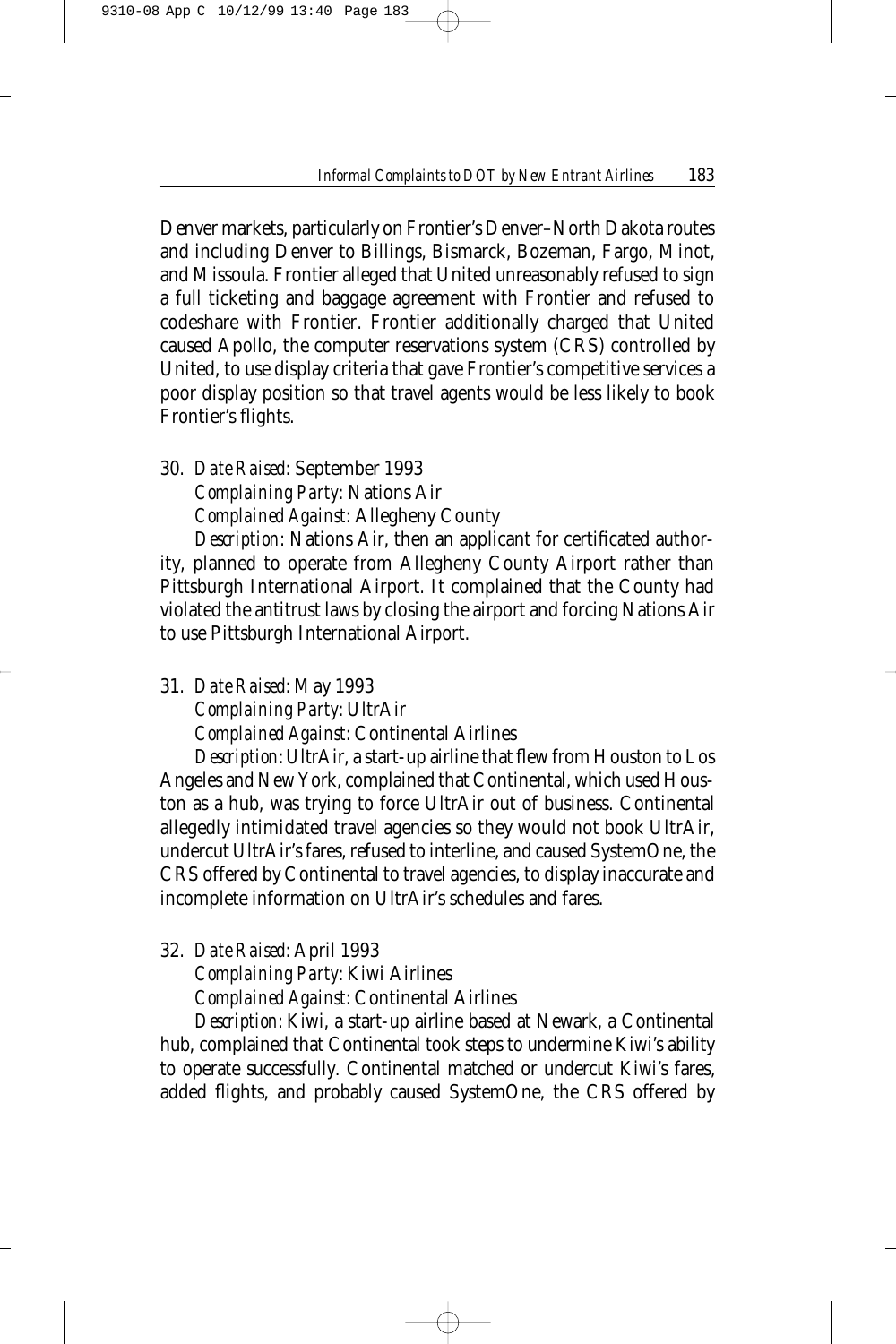Continental to travel agencies, to display inaccurate and incomplete information on Kiwi's services.

#### **COMPLAINTS NOT CONSIDERED BY THE COMMITTEE**

I. *Date Raised*: January 1999 *Complaining Party*: USAirways *Complained Against*: United

*Description*: USAirways' Chairman Stephen Wolf wrote Secretary Slater complaining about United's announced intention to increase service at its Washington Dulles hub by 60 percent following USAirways' announcement to increase its own operations at Dulles. Wolf described United's action as a "visible sign of dominant carrier predatory action . . .," and included comments by a Wall Street analyst that concluded that United's expansion "is about beating US Airways out of Dulles, not about maximizing profits" and that "because United intends to put too much capacity too quickly into these markets, its new flying is unlikely to be profitable." Wolf wrote, "As you know, predatory actions often sacrifice short-term profits to protect dominance." He also maintained that "The unrelenting attempts of the major trunk carriers to undermine the operations and expansion of smaller carriers, both domestically and internationally, is a clear and present danger to free market competition."

#### II. *Date Raised*: 1998

*Complaining Party*: A low-fare carrier (requested confidentiality) *Complained Against*: American Airlines

*Description*: The low-fare carrier charged that American engaged in anticompetitive conduct to discourage the low-fare carrier from beginning service that would compete with American's service in one of American's hub markets. After American learned that the low-fare carrier intended to enter the market, American signaled the low-fare carrier that it was also planning to begin flying on the route and announced that it would match all of the low-fare airline's fares.

III.*Date Raised*: October 1998

*Complaining Party*: United Airlines *Complained Against*: Minneapolis–St. Paul International Airport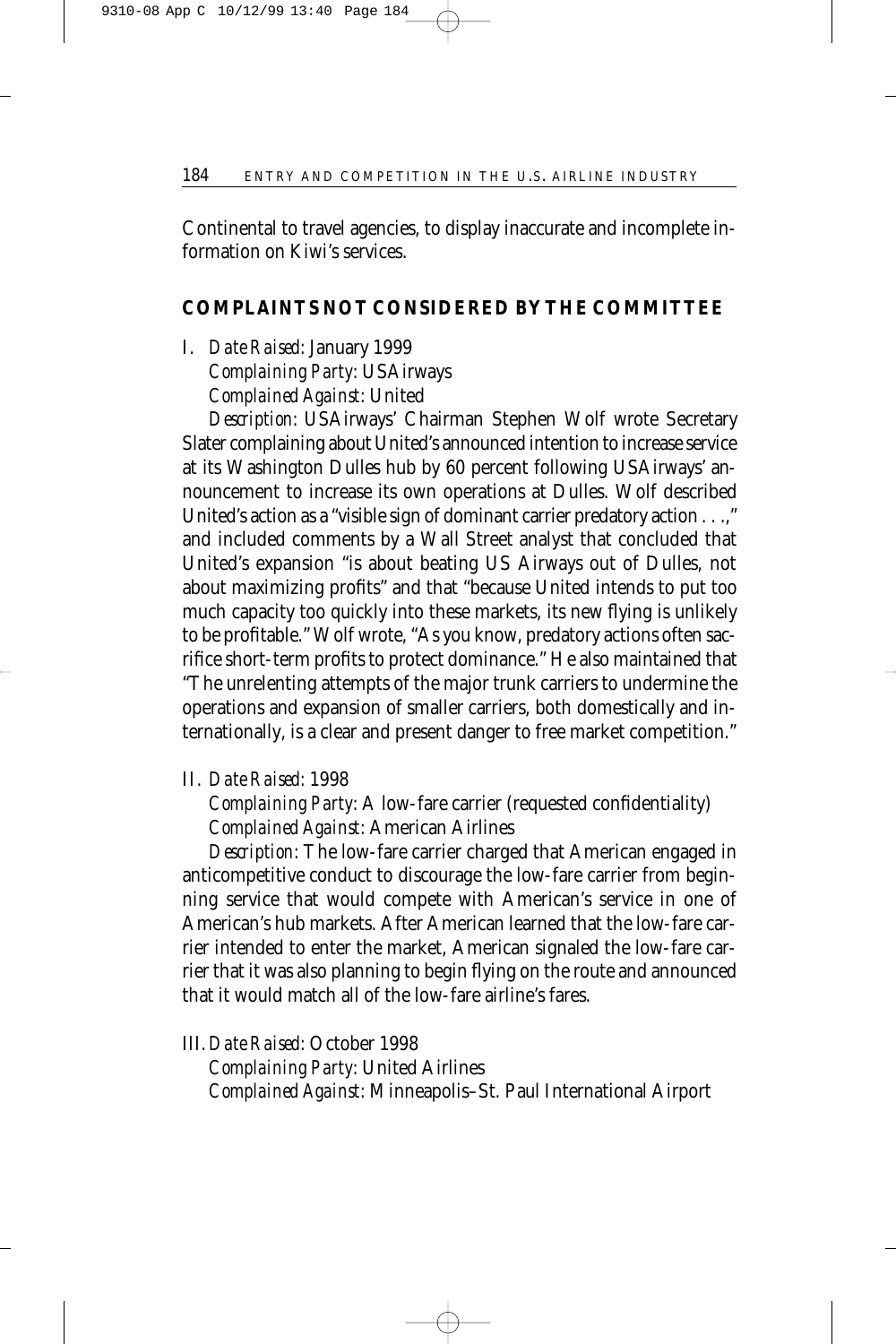*Description*: UAL complained that MSP turned down its request to lease airport Gate 43 to (1) accommodate UAL's existing operations and future expansions of its schedule, and (2) improve the gate location of Great Lakes Aviation Ltd., which, doing business as United Express, was subsidized by DOT for essential air service between Minneapolis– St. Paul and six Midwestern communities.

#### IV.*Date Raised*: March 20,1996 (Docket: OST-96-1172)

*Complaining Party*: Alaska Central Express, Inc., Bidzy Ta HotAana, Inc., d/b/a Tanana Air Service, and Yute Air Alaska, Inc.

*Complained Against*: Warbelow's Air Ventures, Inc., and Hageland Aviation, Inc.

*Description*: Complainants charged respondents with engaging in joint operations in certain Alaskan markets for the purpose of gaining an unfair advantage in mail tender from the U.S. Postal Service.

*Disposition*: By Order 96-8-8, the Department dismissed the complaint on the grounds that complainants had failed to provide any evidence that respondents had engaged in activities constituting unfair or deceptive trade practices or unfair methods of competition within the scope of 49 U.S.C. §41712.

V. *Date Raised*: October 1997

*Complaining Party*: Great Lakes Aviation

*Complained Against*: Northwest Airlines and the Minneapolis Airport Commission (MAC)

*Description*: Great Lakes has asserted that it (and other carriers) have been and continue to be routinely denied access to attractive gate and terminal accommodations at Minneapolis Airport. Great Lakes had tried for years to gain access to a gate near United Airlines, its major code-share partner, to allow for the type of easy connections that are part and parcel of codesharing relationships. During a recent round of negotiations with MAC for an improved gate location, according to Great Lakes, MAC said it would first have to check with Northwest before agreeing to anything.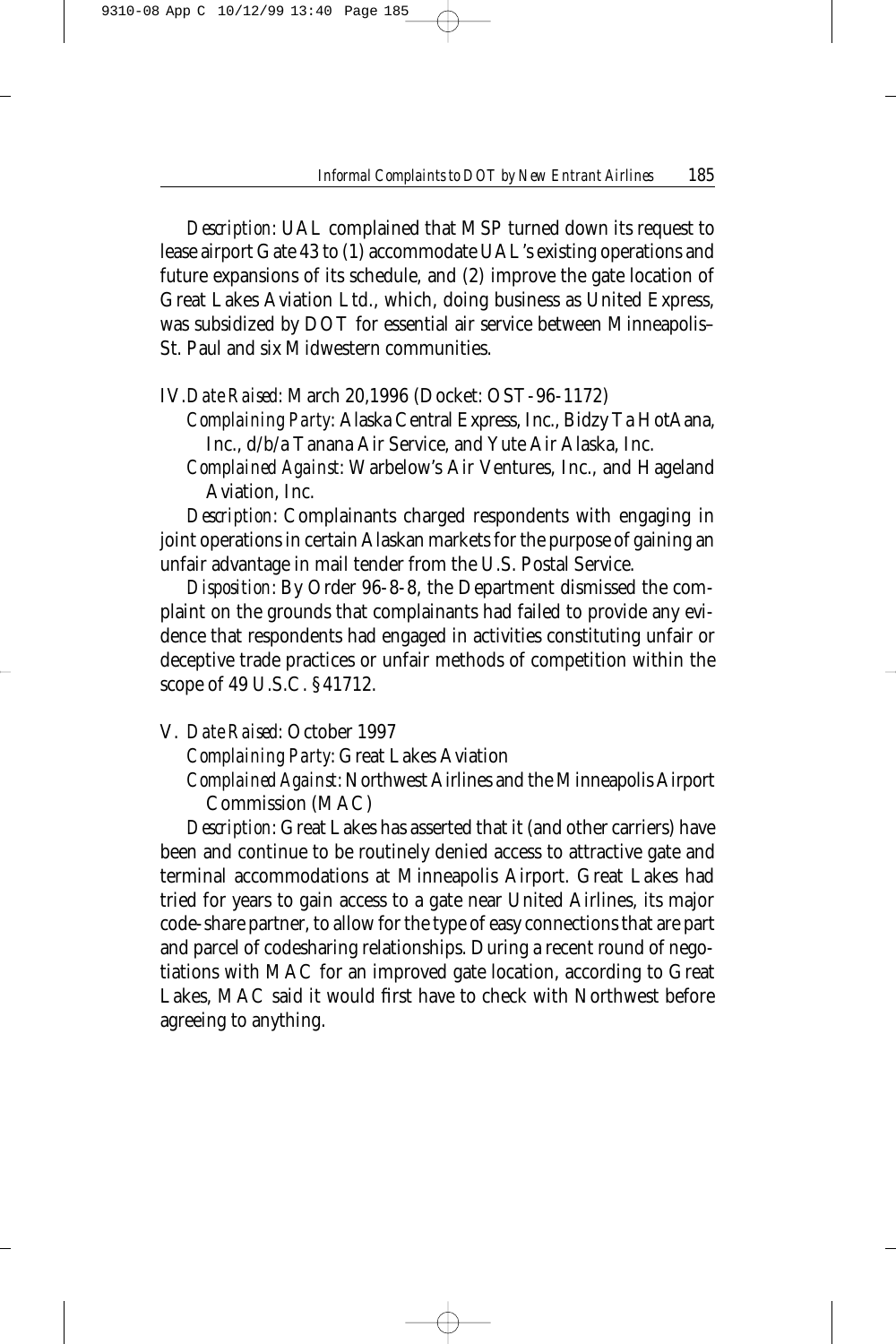# **Appendix D** Airport Identification Codes

U.S. commercial service airports are identified by a three-letter code assigned by the International Air Transport Association. Codes for airports mentioned in this report are listed below.

| <b>ABQ</b> | Albuquerque International Airport, Albuquerque,         |
|------------|---------------------------------------------------------|
|            | New Mexico                                              |
| <b>ACY</b> | Atlantic City International Airport, Atlantic City,     |
|            | <b>New Jersey</b>                                       |
| AMA        | Amarillo International Airport, Amarillo, Texas         |
| <b>ATL</b> | William B. Hartsfield Atlanta International Airport,    |
|            | Atlanta, Georgia                                        |
| <b>AUS</b> | Austin Robert Mueller Municipal Airport, Austin, Texas  |
| <b>BDL</b> | Hartford/Springfield Bradley International Airport,     |
|            | <b>Windsor Locks, Connecticut</b>                       |
| <b>BHM</b> | Birmingham Airport, Birmingham, Alabama                 |
| <b>BIL</b> | Billings Logan International Airport, Billings, Montana |
| <b>BNA</b> | Nashville Metropolitan Airport, Nashville, Tennessee    |
| <b>BOI</b> | Boise Air Terminal (Gowen Field), Boise, Idaho          |
| <b>BOS</b> | General Edward Lawrence Logan International Airport,    |
|            | <b>East Boston, Massachusetts</b>                       |

186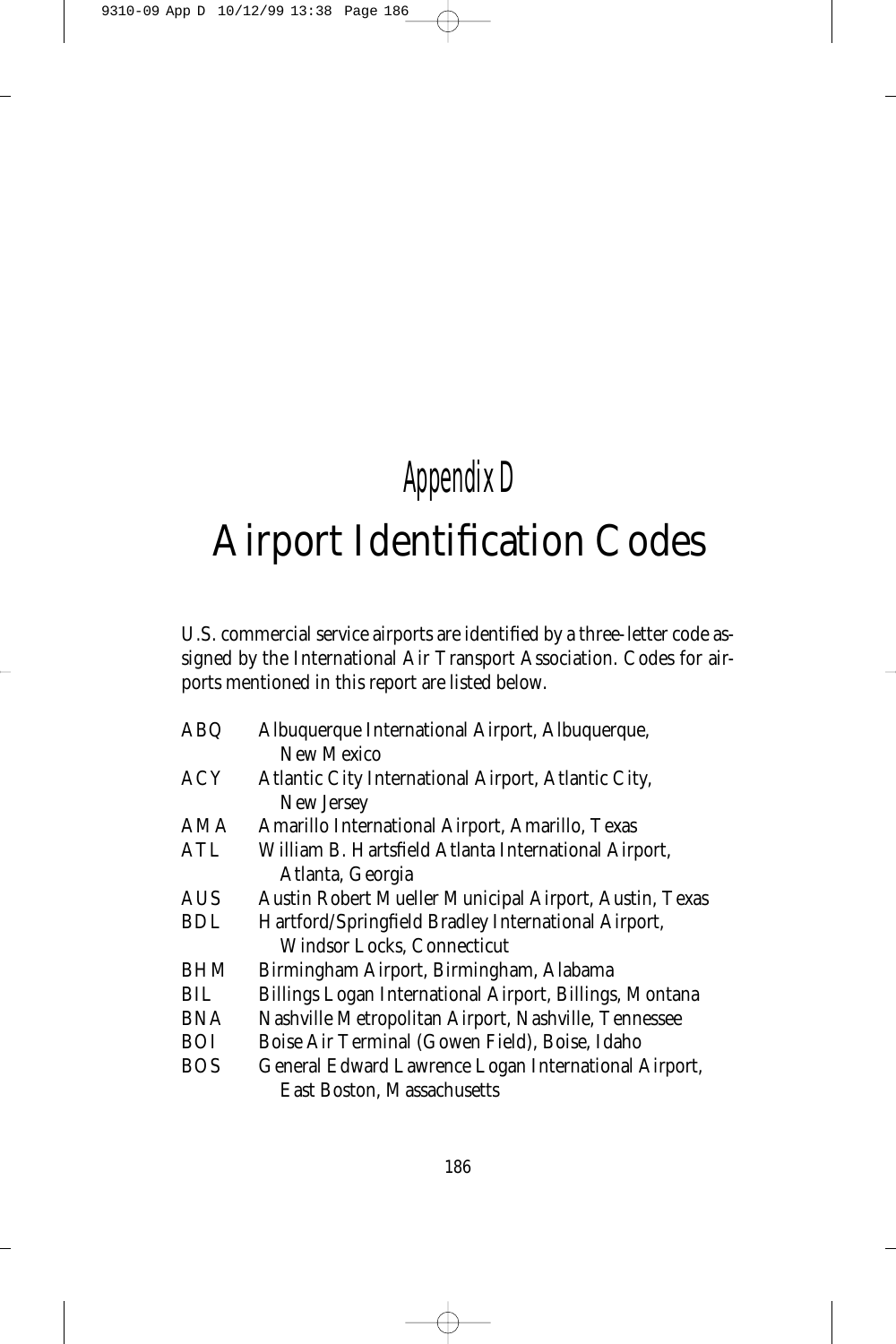| <b>BUF</b> | Buffalo International Airport, Buffalo, New York                             |
|------------|------------------------------------------------------------------------------|
| <b>BUR</b> | Burbank-Glendale-Pasadena Airport, Burbank, California                       |
| <b>BWI</b> | Baltimore-Washington International Airport, BWI Airport,<br>Maryland         |
| <b>CAE</b> | Columbia Metropolitan Airport, West Columbia,<br><b>South Carolina</b>       |
| <b>CHS</b> | Charleston International Airport, Charleston,<br>South Carolina              |
| <b>CLE</b> | Cleveland Hopkins International Airport, Cleveland, Ohio                     |
| <b>CLT</b> | Charlotte/Douglas International Airport, Charlotte,<br><b>North Carolina</b> |
| <b>CMH</b> | Columbus International Airport, Columbus, Ohio                               |
| COS        | Colorado Springs Municipal Airport, Colorado Springs,<br>Colorado            |
| <b>CRP</b> | Corpus Christi International Airport, Corpus Christi, Texas                  |
| <b>CVG</b> | Cincinnati International Airport, Covington, Kentucky                        |
| <b>DAL</b> | Dallas Love Field, Dallas, Texas                                             |
| <b>DAY</b> | Dayton (James M. Cox) International Airport, Dayton, Ohio                    |
| <b>DCA</b> | Ronald Reagan Washington National Airport, Arlington,<br>Virginia            |
| <b>DEN</b> | Denver Stapleton International Airport, Denver, Colorado                     |
| <b>DFW</b> | Dallas/Fort Worth International Airport, Dallas-Ft. Worth,<br>Texas          |
| <b>DSM</b> | Des Moines International Airport, Des Moines, Iowa                           |
| <b>DTW</b> | Detroit Metropolitan (Wayne County) Airport, Detroit,<br>Michigan            |
| <b>ELP</b> | El Paso International Airport, El Paso, Texas                                |
| <b>EWR</b> | Newark International Airport, Newark, New Jersey                             |
| <b>FLL</b> | Ft. Lauderdale-Hollywood International Airport,<br>Ft. Lauderdale, Florida   |
| <b>GEG</b> | Spokane International Airport, Spokane, Washington                           |
| <b>GRR</b> | Grand Rapids (Kent County) International Airport,<br>Grand Rapids, Michigan  |
| GSO        | Piedmont Triad International Airport, Greensboro,<br>North Carolina          |
| <b>GSP</b> | Greenville-Spartanburg Airport, Greer, South Carolina                        |
| <b>HNL</b> | Honolulu International Airport, Honolulu, Hawaii                             |

Æ

 $\bigoplus$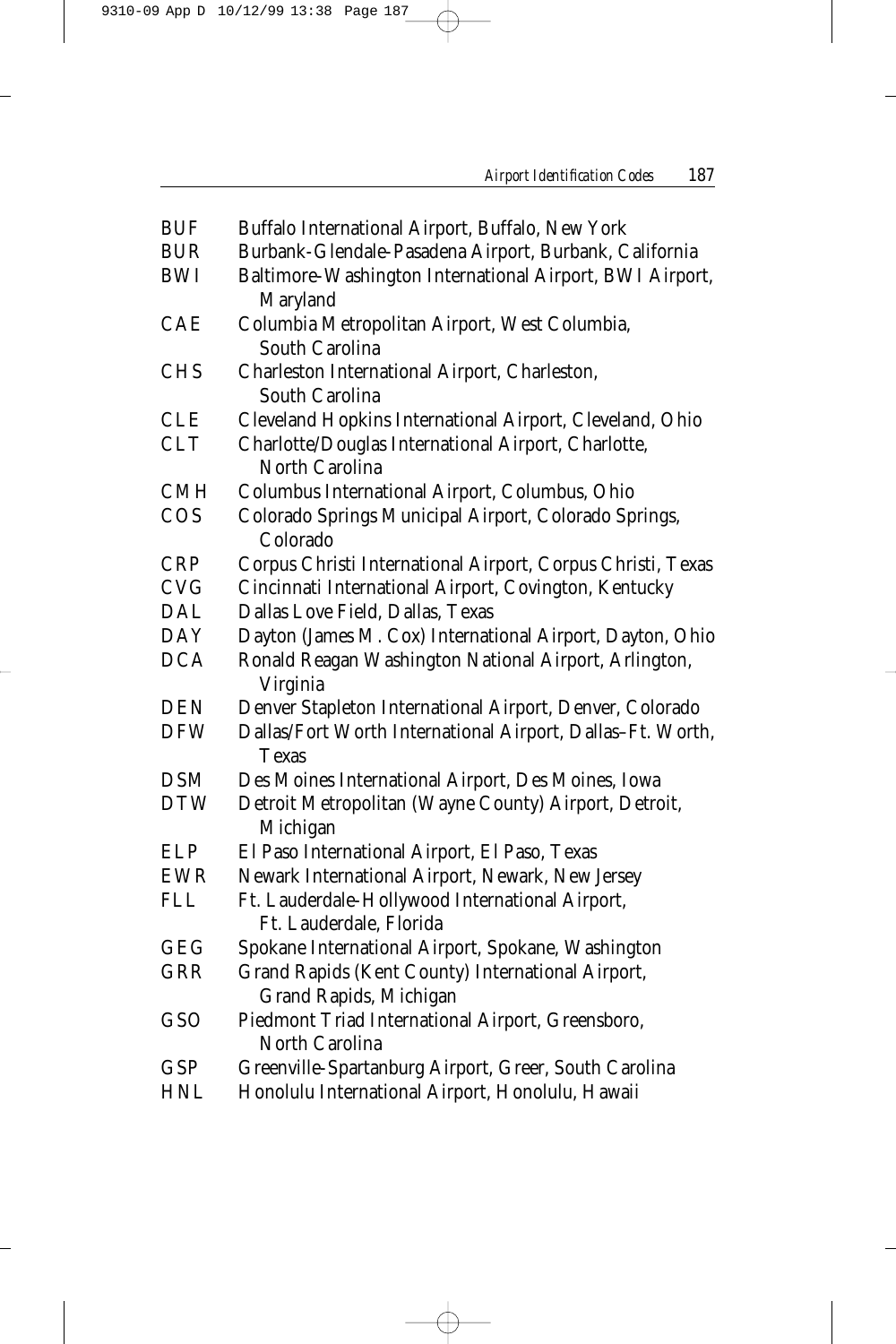- HOU Houston William P. Hobby Airport, Houston, Texas
- IAD Washington Dulles International Airport, Prince William, Virginia
- IAH Houston Intercontinental Airport, Houston, Texas
- ICT Wichita Mid-Continental Airport, Wichita, Kansas
- IND Indianapolis International Airport, Indianapolis, Indiana
- ISP Ronkonkoma (Long Island) MacArthur Airport, Islip, New York
- JAX Jacksonville International Airport, Jacksonville, Florida
- JFK John F. Kennedy International Airport, Jamaica, New York
- LAS Las Vegas McCarran International Airport, Las Vegas, Nevada
- LAX Los Angeles International Airport, Los Angeles, California
- LBB Lubbock International Airport, Lubbock, Texas
- LGA New York LaGuardia Airport, Flushing, New York
- LGB Long Beach Airport (Daugherty Field), Long Beach, California
- LIT Little Rock Regional Airport, Little Rock, Arkansas
- MAF Midland International Airport, Midland, Texas
- MCI Kansas City International Airport, Kansas City, Missouri
- MCO Orlando International Airport, Orlando, Florida
- MDW Chicago Midway Airport, Chicago, Illinois
- MEM Memphis International Airport, Memphis, Tennessee
- MHT Manchester Airport, Manchester, New Hampshire
- MIA Miami International Airport, Miami, Florida
- MKE Milwaukee General Mitchell International Airport, Milwaukee, Wisconsin
- MSN Madison (Dane County) Regional Airport (Truax Field), Madison, Wisconsin
- MSP Minneapolis-St. Paul International Airport (Wold-Chamberlain Field), St. Paul, Minnesota
- MSY New Orleans International Airport, New Orleans, Louisiana
- OAK Oakland International Airport, Oakland, California
- OKC Oklahoma City Will Rogers World Airport, Oklahoma City, Oklahoma
- OMA Omaha Eppley Airfield, Omaha, Nebraska
- ONT Ontario International Airport, Ontario, California